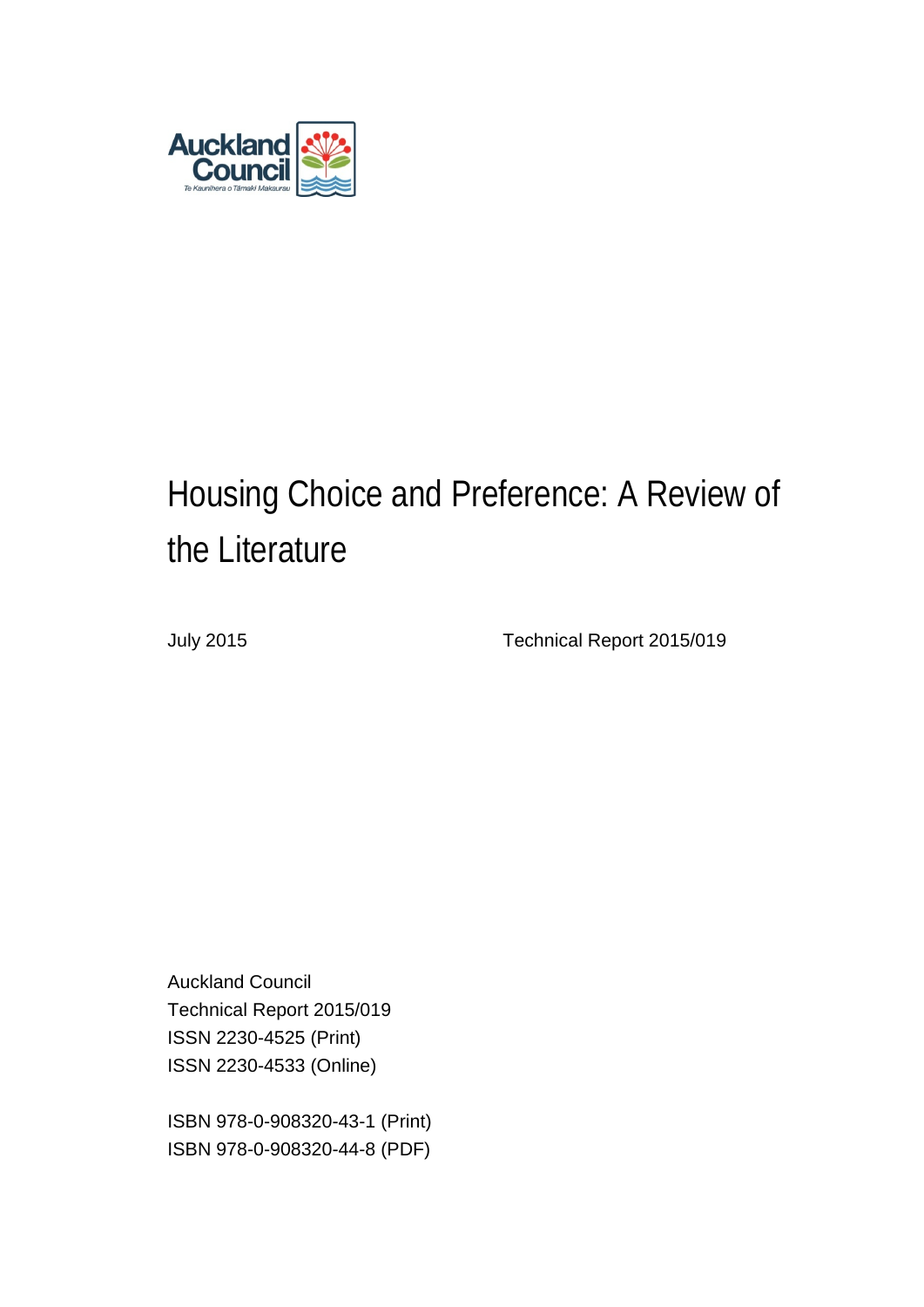This report has been peer reviewed by the Peer Review Panel.

Submitted for review on 27 May 2015

Review completed on 27 July 2015

Reviewed by one reviewer

Approved for Auckland Council publication by:

Name: Dr Lucy Baragwanath

Position: Manager, Research and Evaluation Unit

Date: 27 July 2015

Recommended citation Wildish, B (2015). Housing choice and preference: a review of the literature. Auckland Council technical report, TR2015/019

#### © 2015 Auckland Council

This publication is provided strictly subject to Auckland Council's copyright and other intellectual property rights (if any) in the publication. Users of the publication may only access, reproduce and use the publication, in a secure digital medium or hard copy, for responsible genuine non-commercial purposes relating to personal, public service or educational purposes, provided that the publication is only ever accurately reproduced and proper attribution of its source, publication date and authorship is attached to any use or reproduction. This publication must not be used in any way for any commercial purpose without the prior written consent of Auckland Council. Auckland Council does not give any warranty whatsoever, including without limitation, as to the availability, accuracy, completeness, currency or reliability of the information or data (including third party data) made available via the publication and expressly disclaim (to the maximum extent permitted in law) all liability for any damage or loss resulting from your use of, or reliance on the publication or the information and data provided via the publication. The publication, information, and data contained within it are provided on an "as is" basis.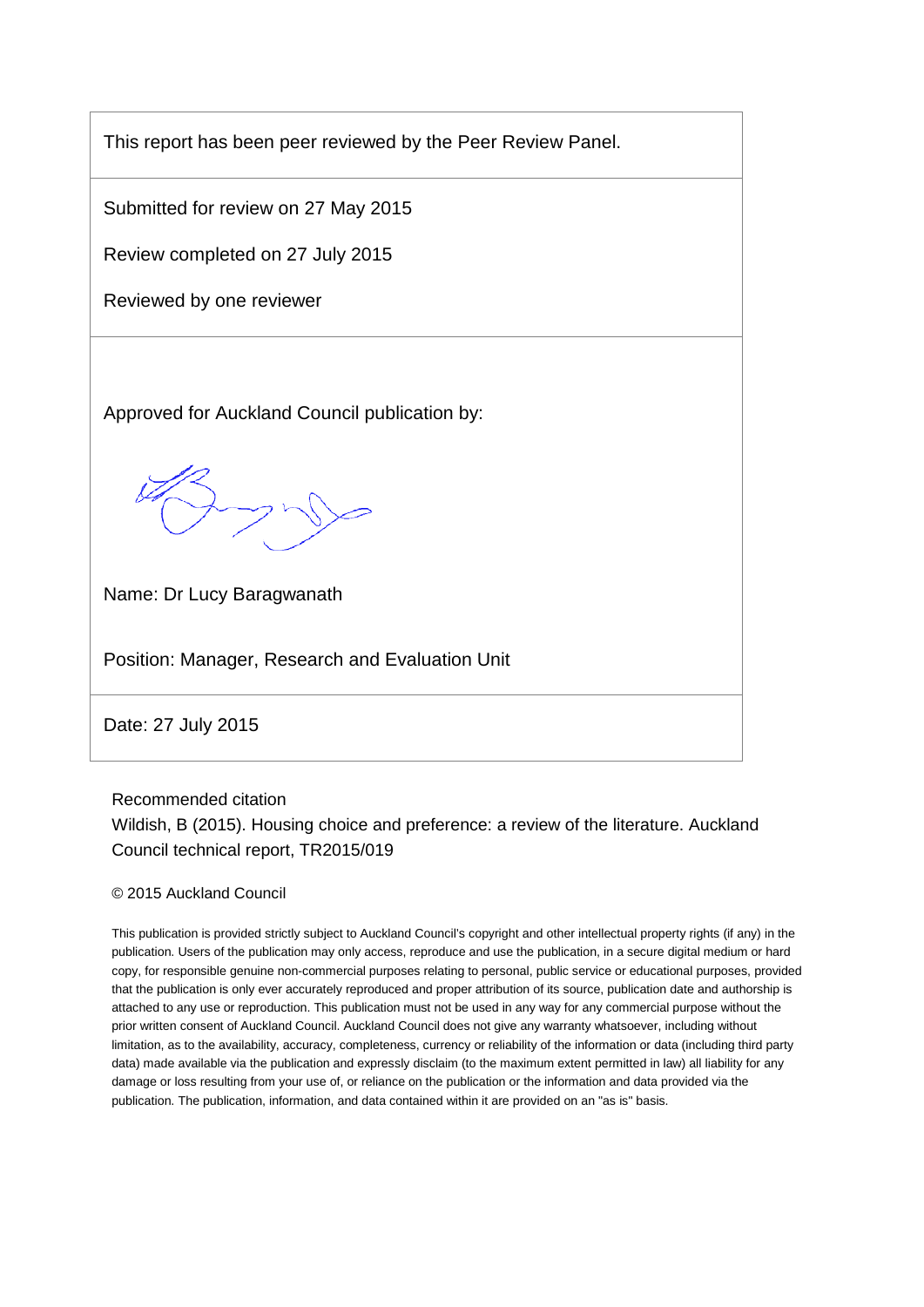# Housing Choice and Preference: A Review of the Literature

Bianca Wildish Research and Evaluation Unit Auckland Council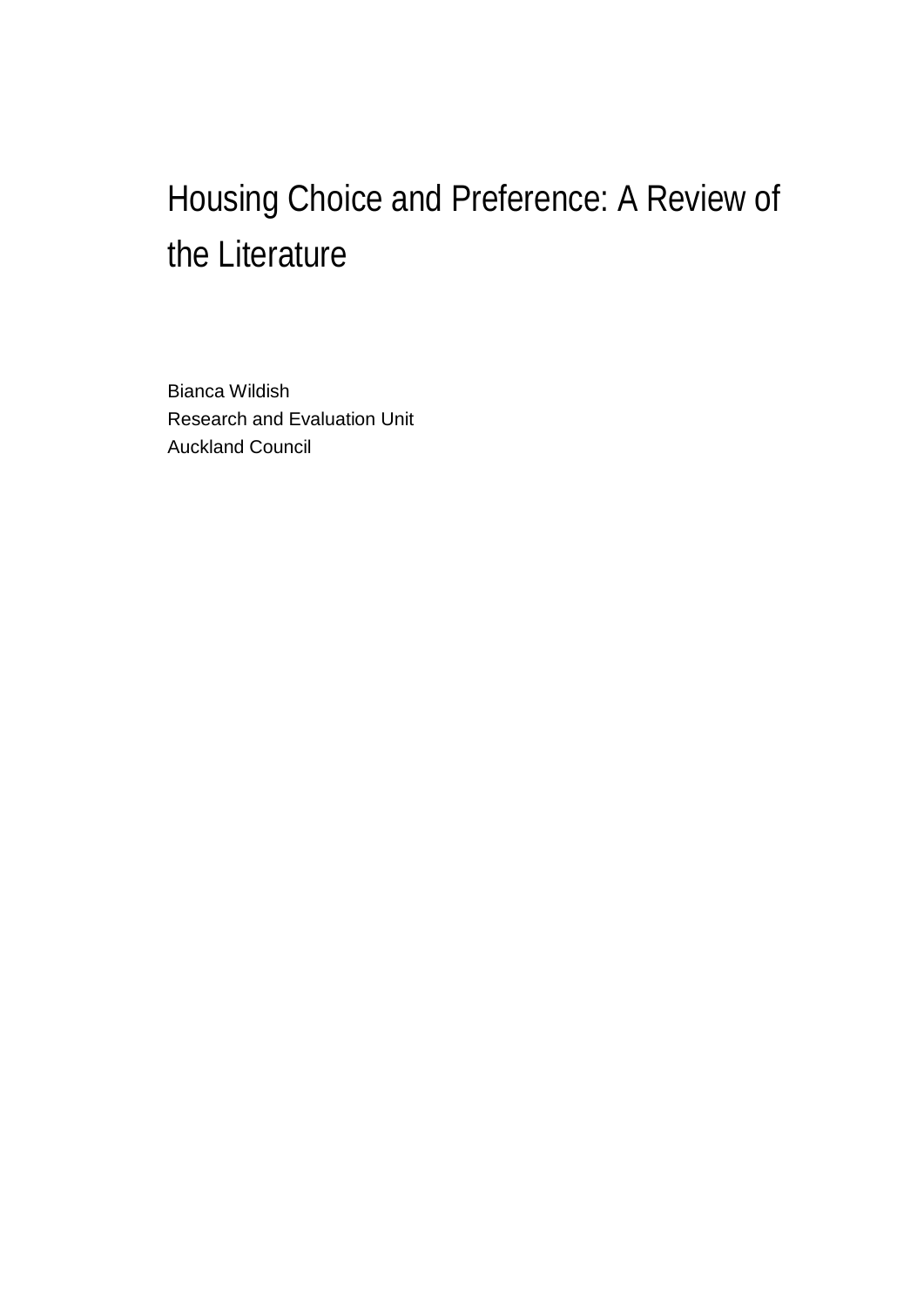### **Table of contents**

| 1.0 |     |                                                                    |  |  |
|-----|-----|--------------------------------------------------------------------|--|--|
| 2.0 |     |                                                                    |  |  |
|     | 2.1 |                                                                    |  |  |
| 3.0 |     |                                                                    |  |  |
|     | 3.1 |                                                                    |  |  |
|     | 3.2 |                                                                    |  |  |
|     | 3.3 | Theoretical approaches to residential mobility and housing choice6 |  |  |
|     | 3.4 |                                                                    |  |  |
| 4.0 |     |                                                                    |  |  |
|     | 4.1 |                                                                    |  |  |
|     | 4.2 |                                                                    |  |  |
|     | 4.3 |                                                                    |  |  |
|     | 4.4 |                                                                    |  |  |
|     | 4.5 |                                                                    |  |  |
| 5.0 |     |                                                                    |  |  |
| 6.0 |     |                                                                    |  |  |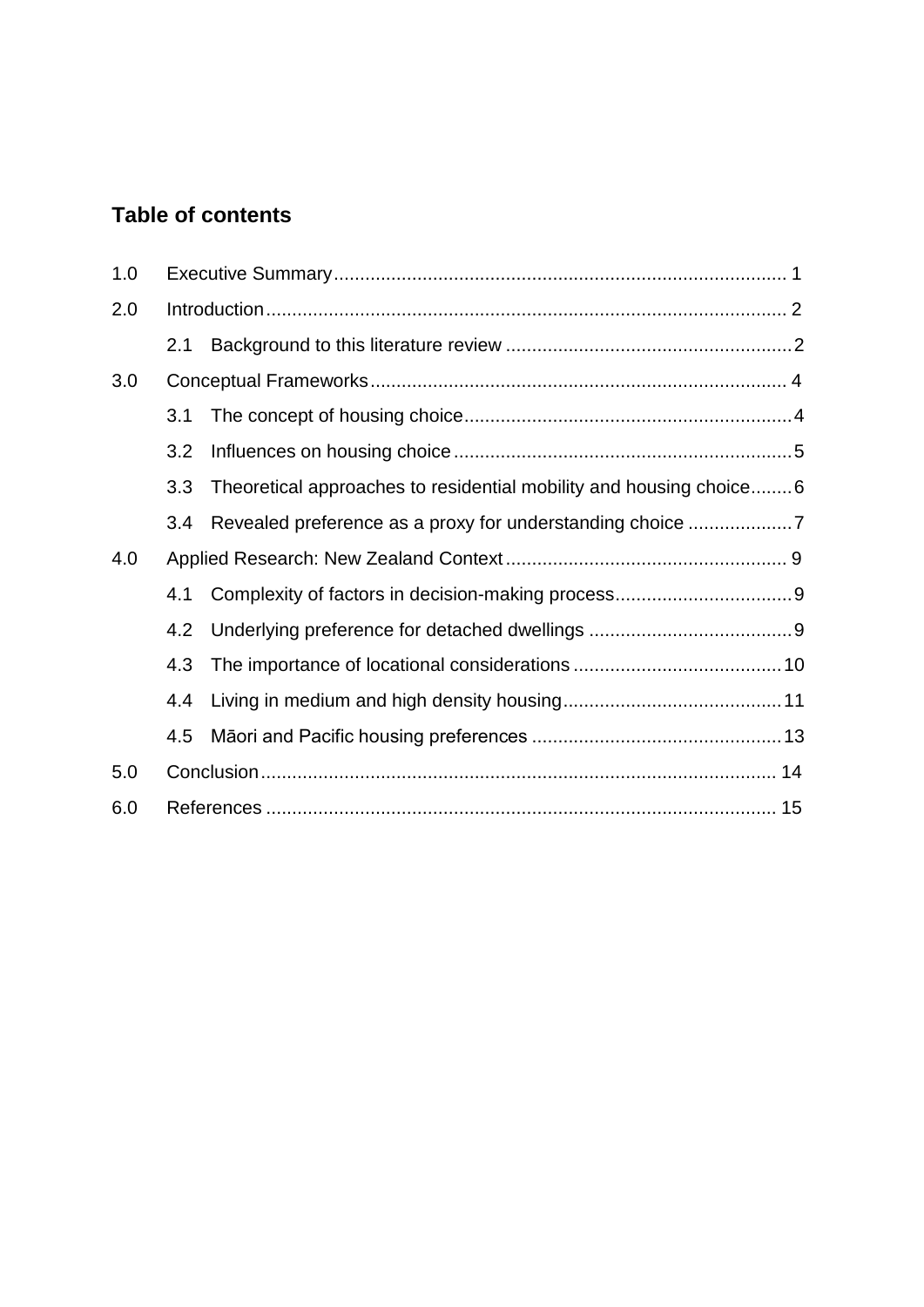## <span id="page-4-0"></span>**1.0 Executive Summary**

Auckland requires a range of housing solutions to meet the needs of a growing and diverse population. This literature review supports *The Housing We'd Choose* research by providing background reading on concepts of housing choice, preference and trade-offs and places the research within the wider New Zealand housing research context.

While housing 'choice' relates to the real decisions and trade-offs that people make, housing 'preference' has a more aspirational and long-term orientation. When choosing a housing option, decision-makers are subject to a variety of influences and must make various trade-offs. The process of choosing can encompass the interlinked influences of preference, market conditions, availability, government regulations, real estate agents, friends, family as well as both internal and external personal factors such as lifestyle and socio-economic status (Coolen, Jansen, and Goetgeluk, 2011; Levy, Murphy and Lee, 2008).

Theoretical approaches to residential mobility and housing choice have shifted from a 'lifecycle' (Rossi, 1955) to a 'life-course' framework where life events stemming from individual life course trajectories inform housing preferences and needs, while household constraints and resources determine the degree to which preferences can be fulfilled (Feijten, 2005).

Revealed preferences are often used as a proxy to measure (past) housing choices, focussing on the outcomes of the choice process, while 'stated' preferences are attentive to housing preferences, desires and aspirations (Mulder, 1996; Timmermans, Molin, and van Noortwijk, 1994).

Choice does not exist in a vacuum; there are numerous factors and constraints involved in the selection of housing, location being key (Allen, 2015; Maré et al., 2011; Saville-Smith and James, 2010). While studies highlight a strong bias towards stand-alone houses and lower density suburban living (Haarhoff et al., 2012; Saville-Smith and James, 2010), there is evidence that higher-density living appeals to some. It is often a trade-off that people make to be situated in a preferred location, close to amenities and facilities (Allen, 2015; Carroll et al., 2011; Preval et al., 2010; UMR, 2009).

Previous research has explored people's unconstrained preferences, based on responses to the existing housing stock in Auckland. No research has tested the actual housing choices and trade-offs that people would make, within a price and income constrained context, if a broader variety of housing options were available across Auckland. *The Housing We'd Choose* research works to address this gap.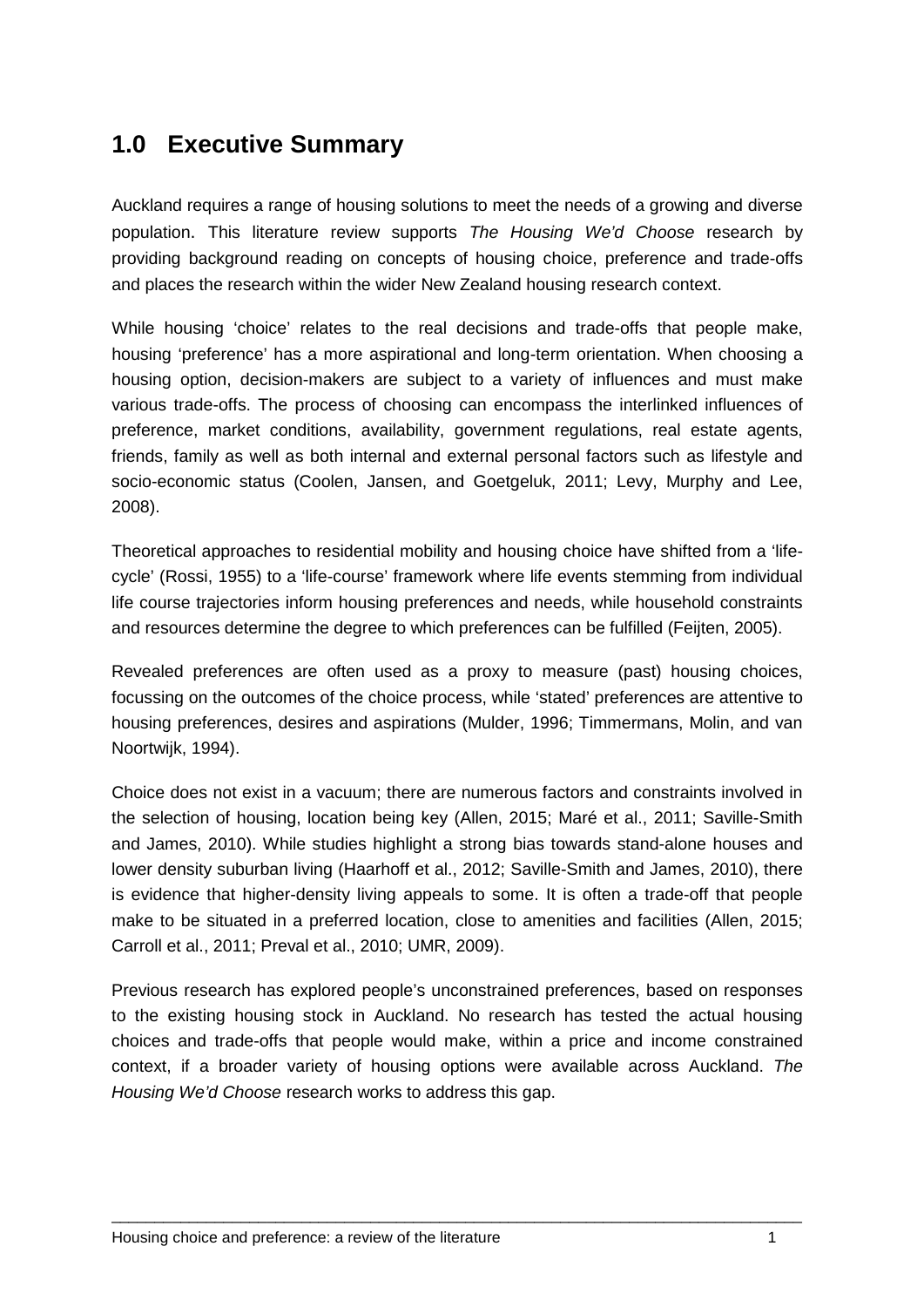## <span id="page-5-0"></span>**2.0 Introduction**

Auckland requires a range of housing solutions to meet the needs of a growing and diverse population. With a current estimated population of 1.5 million, Auckland is the largest metropolitan area in New Zealand. Population projections released by Statistics New Zealand indicate that the population could reach 2 million by 2033 (Statistics New Zealand, 2015). Population growth places pressure on housing availability and competition for housing has also influenced housing affordability. In addition, Auckland's diverse population has different housing requirements, which are not always understood or met by the market.

Historically, Auckland's housing landscape has been dominated by low-density, detached dwellings on reasonably large lots. In order to accommodate a rapidly growing population, the planning focus in recent decades has been directed towards encouraging medium and high density multi-unit housing in the vicinity of urban centres and transport nodes (Auckland Regional Growth Forum, 1999; Dixon and Dupuis, 2003).

The *Auckland Plan*, a 30-year vision for Auckland, identifies 'increasing housing choice that can meet diverse preferences and needs' as a key priority for ensuring that Auckland is the most liveable city in the world (Auckland Council, 2012). In line with this priority, and with other strategic directions set out in the *Auckland Plan*, the *Proposed Auckland Unitary Plan*  (PAUP) encourages the future development of a range of housing options, through setting out the framework of what can be built, and where it can be built (Auckland Council, 2013). This necessitates urban designers, planners and developers to work together to create quality neighbourhoods that offer diversity in housing choice and improve housing affordability.

#### <span id="page-5-1"></span>**2.1 Background to this literature review**

Understanding the choices and trade-offs that households make between location, dwelling size and dwelling type is an essential step in the process of encouraging and increasing a range of housing choices across Auckland, as identified in the Research and Evaluation Unit's *Research Strategy 2013-2016* (Auckland Council, 2015). To that end, RIMU has commissioned a substantial research project titled *The Housing We'd Choose: A study of preferences, choices and trade-offs in Auckland* (Yeoman and Akehurst, 2015). This project replicates previous studies undertaken in Australia (Kelly, Weidmann and Walsh, 2011; Department of Housing and Department of Planning in Western Australia, 2013) and has been modified to suit the Auckland context.

*The Housing We'd Choose* aims to investigate the housing choices that people say they would make, if it was available, compared to Auckland's existing housing stock as well as the type of homes that are currently being built. The primary benefit of this research is that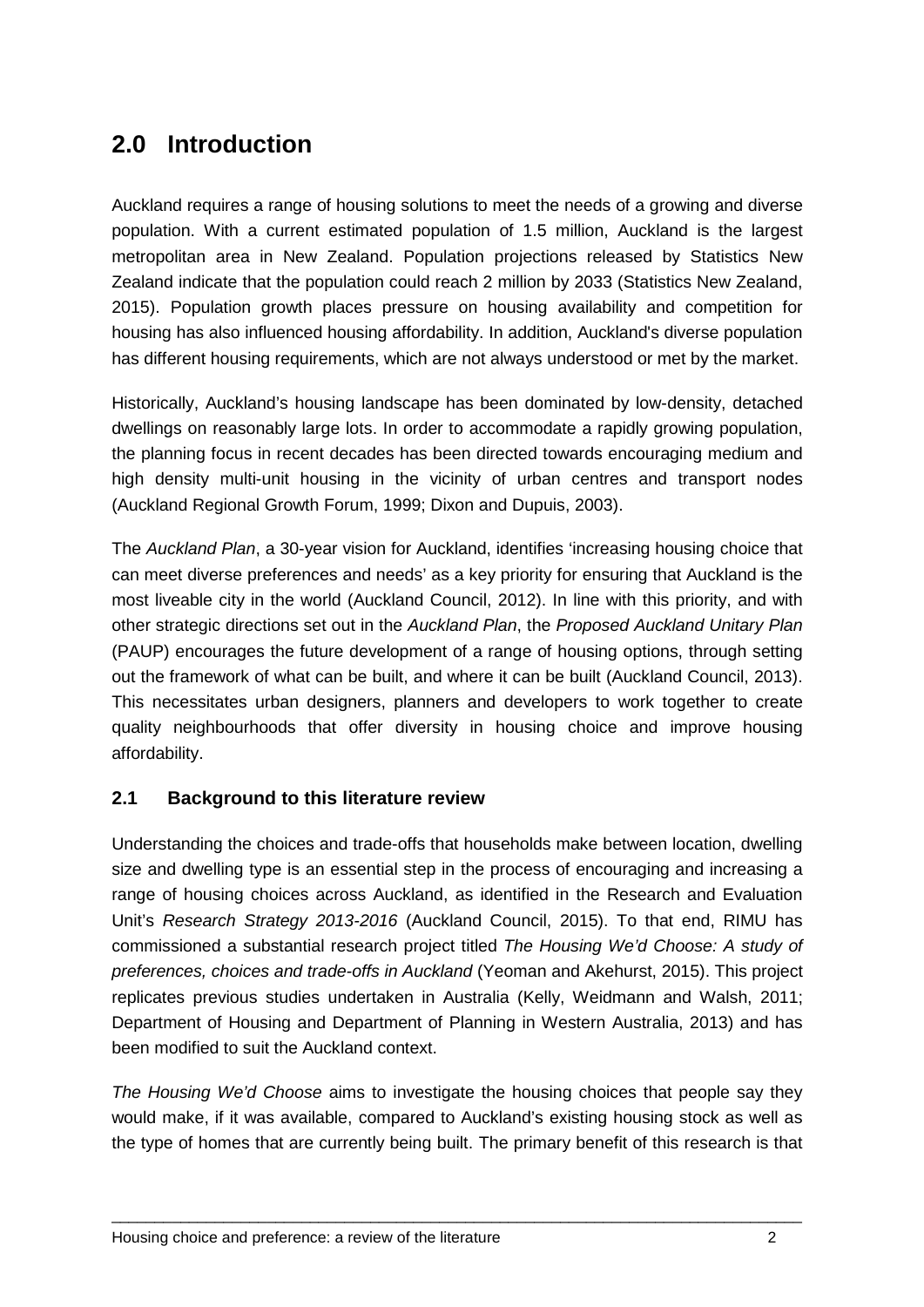it will provide Auckland Council with a new and applied understanding of the demand side of the housing equation in both an unconstrained and price constrained context.

The aim of this literature review is to support *The Housing We'd Choose* research by providing background reading on concepts of housing choice, preference and trade-offs, and to place the research within the wider housing research context in Aotearoa New Zealand.

It comprises two main sections. The first section explores the concepts of housing 'choice' and 'preference' and outlines key theoretical and methodological approaches. The second section outlines the findings of previous relevant studies undertaken in New Zealand and identifies gaps. The focus is primarily on research that has been undertaken in New Zealand, but overseas literature is referenced in the conceptual frameworks section.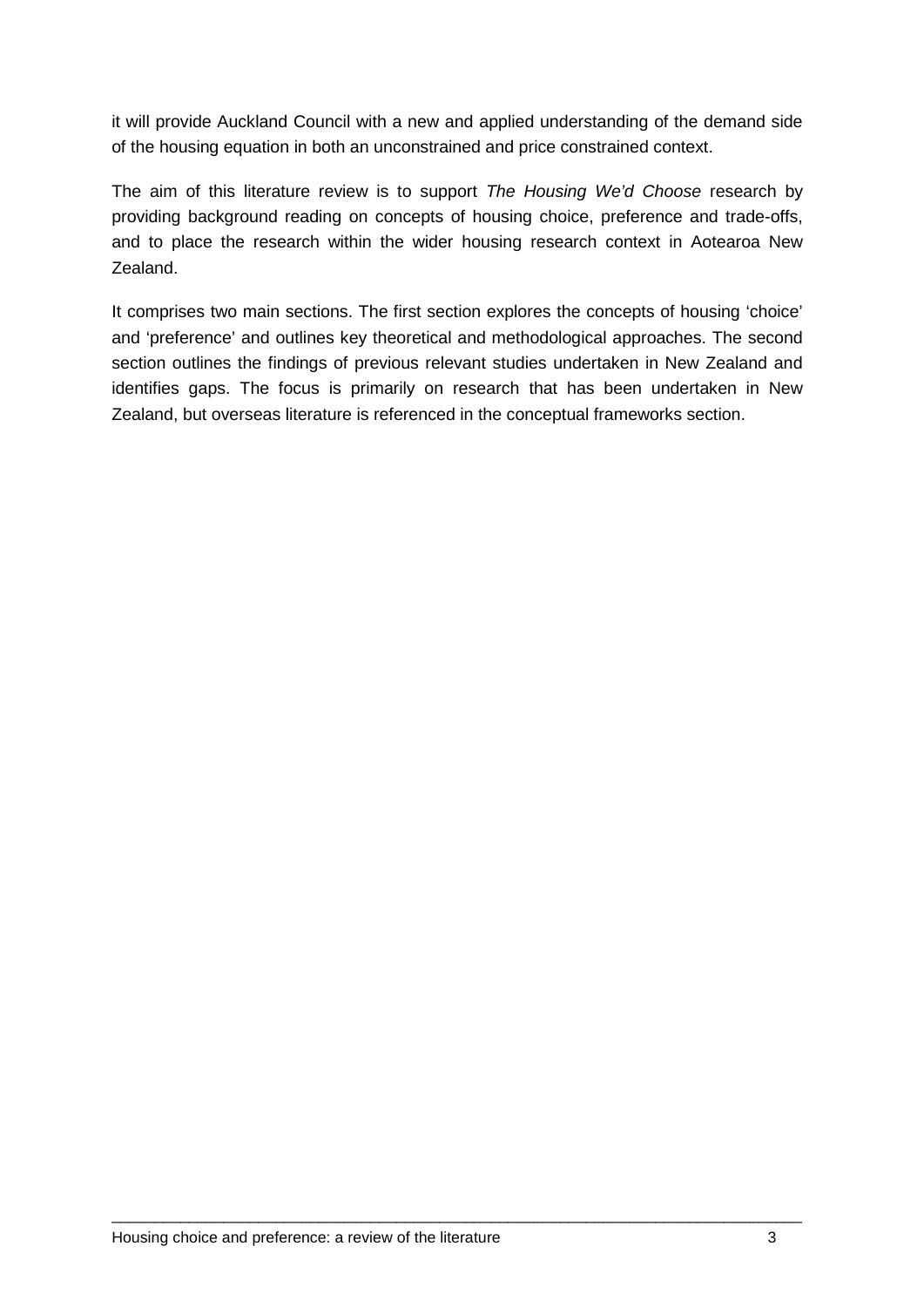## <span id="page-7-0"></span>**3.0 Conceptual Frameworks**

This section starts with a discussion of the dynamics of the concept of housing 'choice', followed by an overview of the multiple influences on housing choice and the requirement to make trade-offs. Key theoretical approaches to understanding the drivers of residential mobility including the life-course and decision-making model are then described. The section ends with an overview of the concept of revealed and stated references – revealed preferences are often used as a proxy to measure (past) housing choices.

The understanding of the concept of 'choice' throughout the literature is inconsistent; often the terms housing 'choice' and 'preference' are used interchangeably. To an extent, the concepts are interrelated and they (in)form one another. However, there are important differences between housing 'choices' and housing 'preferences' which affect the theoretical and practical applications of the research. In short, while housing 'choice' relates to what people do in the housing environment they find themselves in and is attentive to the real decisions and trade-offs that people make, housing 'preference' has a more aspirational and long-term orientation.

#### <span id="page-7-1"></span>**3.1 The concept of housing choice**

Broadly speaking, the term 'choice' elicits notions of responsibility, freedom and autonomy. However, choice is not devoid of limits and constraints. In simple terms, having a choice implies having the ability to pick from alternatives, even if the options are imperfect solutions. Additionally, it suggests the capacity to have preferences and to therefore differentiate between options.

Brown and King (2005) discuss choice as a concept in the housing context, drawing on Elster's (1986) theorising of rationality, which entails the interaction of three key dimensions - one's beliefs, desires and information sets. Tying these three dimensions together, Elster (2000, p. 145) states that rational choice is the principle that "people make the most out of what they have." Brown and King (2005) highlight the importance of this definition, as it emphasises the subjective nature of rationality, which is contingent on the decision-makers' beliefs, desires and access to information. Choice is subject to numerous constraints.

As explained in the *International Encyclopedia of Housing and Home*, the term 'real housing choice' has been coined as a critique of the use of the term 'housing choice', and is defined as "being able to choose a preferred option from a set of distinctive alternatives" (Brown and King, 2005; van Ham, 2012, p. 42). This acknowledges that distinctive alternatives are not accessible to everyone who actively searches the housing market, and that for many, their choice set is limited. Choice set is "the total set of realistic options available to households given their needs, preferences, resources, and restrictions, within the opportunities and constraints offered by the housing market" (van Ham, 2012, p. 42).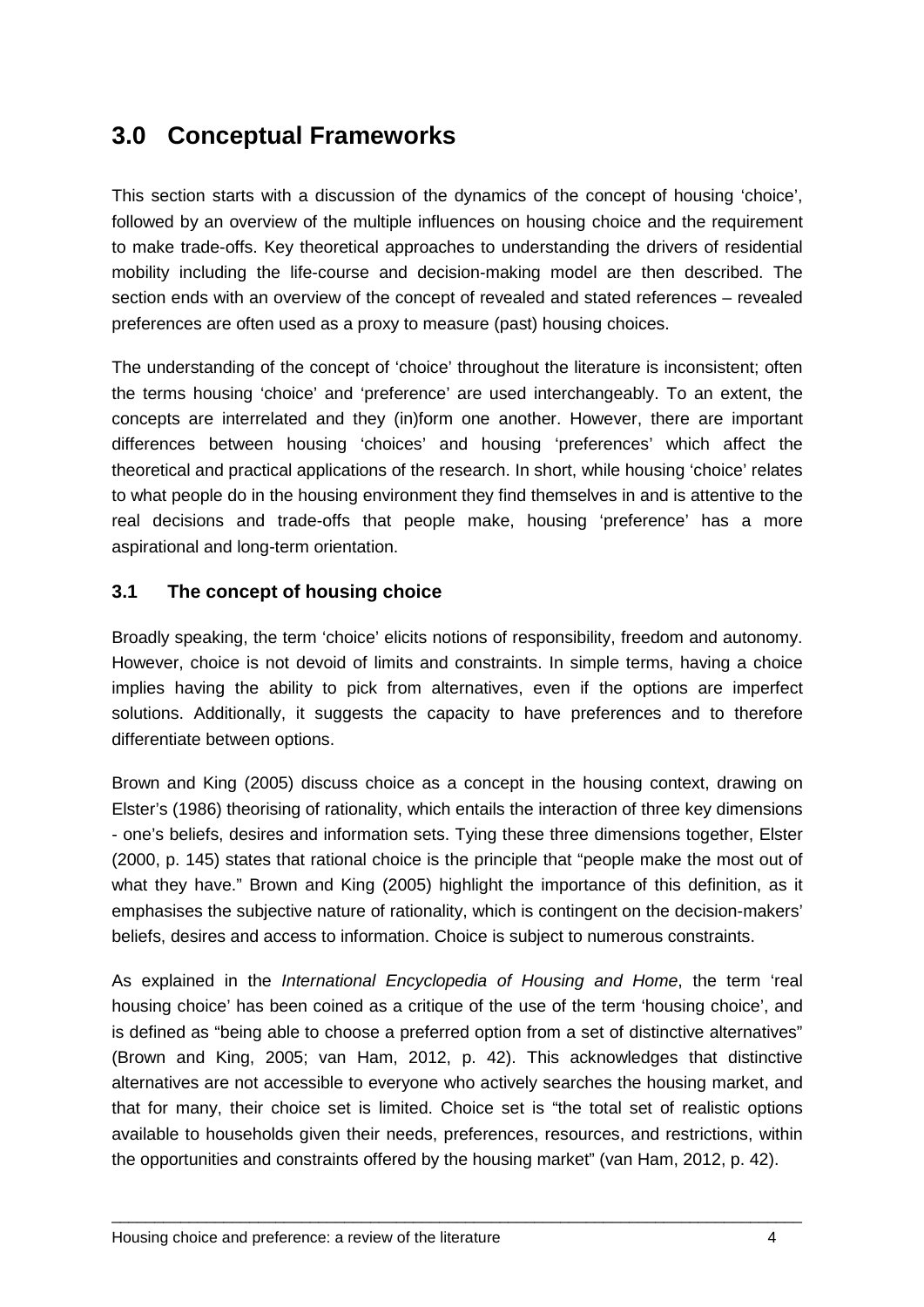#### <span id="page-8-0"></span>**3.2 Influences on housing choice**

When choosing a housing option, decision-makers are subject to a variety of influences and must make various trade-offs. The process of choosing can encompass the interlinked influences of preference, market conditions, availability, government regulations as well as both internal and external personal factors such as lifestyle and socio-economic status (Coolen, Jansen, and Goetgeluk, 2011). Realistic housing choice options are often limited by a myriad of factors which impact on consumer behaviour, including time constraints, culture, perception, motivation, goals, information-seeking behaviour and reference groups (Gibler and Nelson, 2003).

Due to such restrictions which confine households' dwelling choices, decisions do not always align with people's preferences (Jarvis, 2003; Vasanen, 2012). Dwellings are 'composite goods' and choosing a house typically involves households trading-off different dwelling characteristics (van Ham, 2012). The numerous features of a dwelling including its size, quality, and style cannot be independently bought (or rented). The package of characteristics also comprises the relative location of the house, including neighbourhood qualities, such as reputation and access to public amenities. For example, a household may choose a dwelling that satisfies their preference to be situated in a particular locality, but that does not meet their preference for size (number of bedrooms).

Seeking a new home is "a dynamic problem-solving process in which a relatively unfamiliar, complex, and ill-structured problem must be solved" (Coolen et al., 2011, p. 6). Those searching for a home do not typically have concrete, well defined preferences; rather, housing preference is (re)shaped during the problem-solving process. Coolen et al. (2011) explain problem-solving as comprising of a number of stages: recognition; formulation; designing and screening; choice; deliberating about commitment; action; and feedback (see Coolen et al. (2011) for a detailed description of each stage in the housing choice process). Furthermore, housing choice as problem-solving behaviour is centred on values and directed by goals (see Coolen and Hoekstra, 2001; Coolen et al., 2011; Jansen, 2014). Consumers choose how to decide through considering several goals, in particular: increasing the accuracy of their choice, reducing the cognitive effort required to make a decision, minimizing the experience of negative emotion, and maximizing the ease of justifying the decision (Bettman, Luce, and Payne, 1998, p. 193).

Furthermore, the decision-making process and final choice is often subject to the influence of others. Levy and Lee (2004) studied the impact of family members on housing purchase decisions through analysing estate agents' experiences. Building on this work, Levy, Murphy and Lee (2008) explored the process of housing choice at the level of the family. They contend that the process of purchasing a house is an "inherently social activity", encompassing goal setting, discussion and negotiation of family needs and wants, engaging with housing intermediaries, envisioning renovations to potential purchases as well as deducing market trends (Levy et al., 2008). Family structures, ethnicity, gender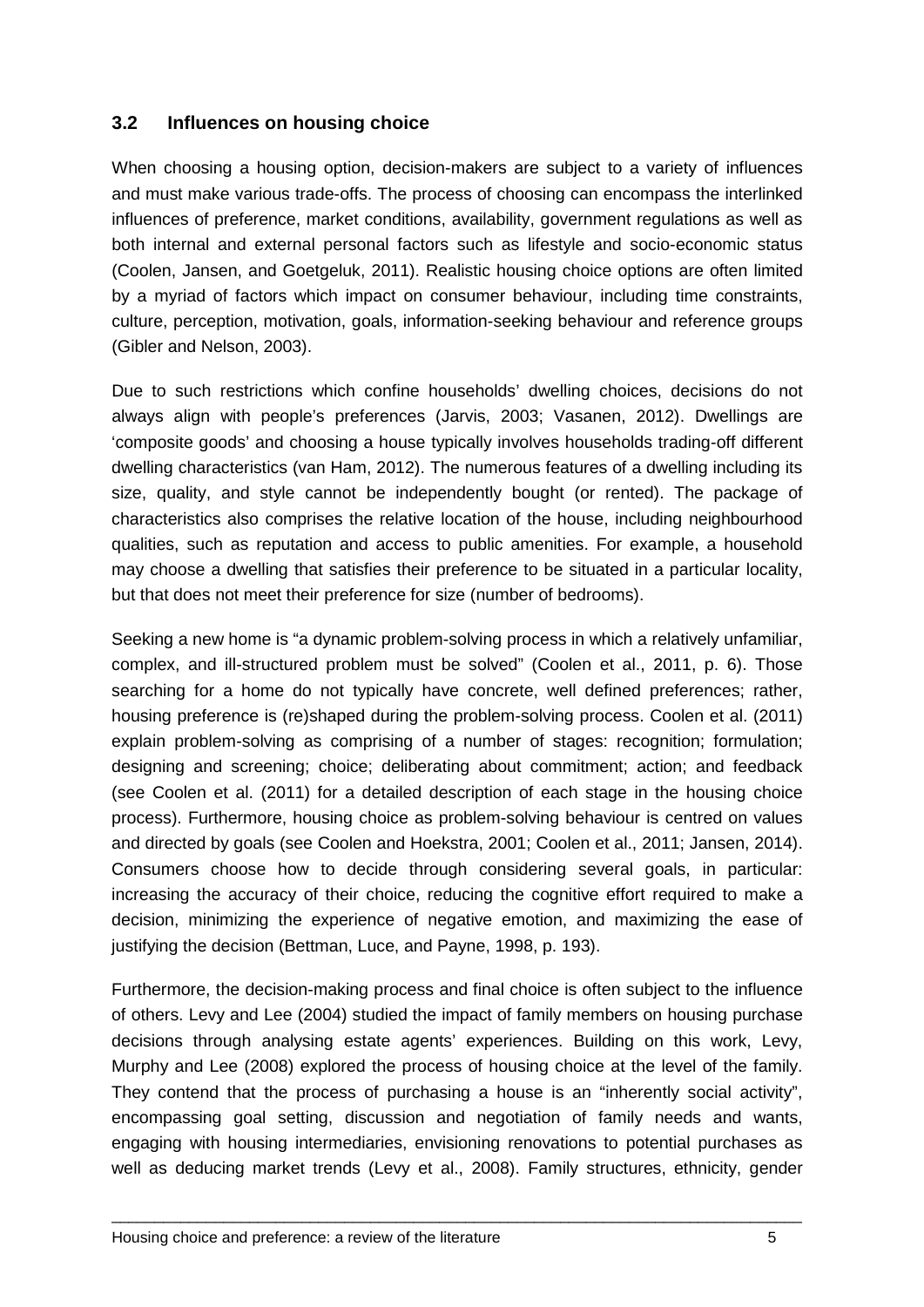roles and socio-economic status all play an influential role in shaping these activities. Focussing on both estate agents and adult family members who recently purchased a house, their study highlights the importance of other people in shaping the decision process. The involvement of extended family members and friends can intersect what was initially a logical search process and can generate unanticipated outcomes.

Estate agents are 'active participants in creating markets' in Auckland, and are often powerful in shaping housing choices (Levy et al., 2008, p. 277). Agents sometimes assume the role of 'friendly' advisor to families, particularly to those who find the decision process confusing.

Where previous studies on residential mobility tended to focus on the planned and calculated nature of housing choice and decision-making, Levy et al. (2008) offer a more nuanced perspective. Interviewees highlighted the strong influence of emotions in their decision strategies, expressing their search for houses that 'feel' right (p. 286). Hence choosing a property can be contingent on emotions which are hard to articulate; emotional influences are not inevitably irrational and might well be utility maximising, but nevertheless shape choices which are potentially challenging to forecast employing a traditional decision-making model.

#### <span id="page-9-0"></span>**3.3 Theoretical approaches to residential mobility and housing choice**

At the time of its release, 'Why Families Move' (Rossi, 1955) was a seminal piece of work in theorising residential mobility and associated housing choice. Rossi connected the notion of a 'family life-cycle' to housing requirements and preferences, positing that different stages in the life-cycle correspond to the requirement of more, or less, space. These stages were based on the nuclear family model and included formation (living together/marriage), expansion (having children), contraction (children moving out), and dissolution (divorce or death of a spouse). However, the emergence of alternative household circumstances and life paths (people being single, childless, divorced, remarried etc.), has consequences for both short- and long-term housing choices.

Criticised for being too deterministic, normative and lacking compatibility with mobility research (Clark and Dieleman, 1996; Pickles and Davies, 1985) the 'life-cycle' approach has been superseded by the more holistic 'life-course' approach which is attentive to both micro and macro level processes; individuals and households as well as the housing market and broader society respectively (Kok, 2007). Life events stemming from individual life course trajectories inform housing preferences and needs, while household constraints and resources determine the degree to which preferences can be fulfilled (Feijten, 2005). Furthermore, a household's choice set is regulated by the opportunities and restrictions of the housing market as well as political, economic, and sociocultural conditions (Mulder and Hooimeijer, 1999). The life-course approach is advocated to provide "a framework for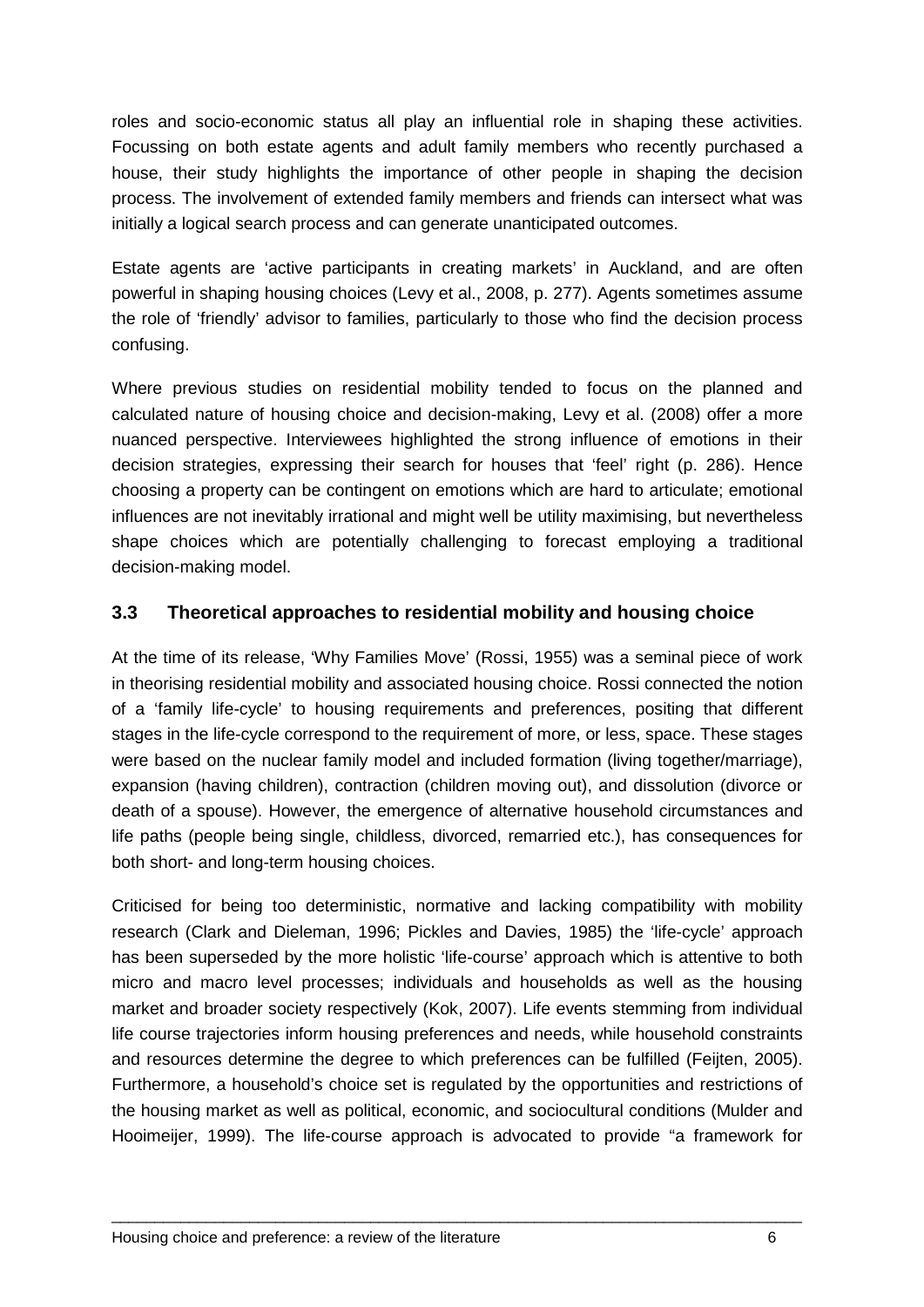studying phenomena at the nexus of social pathways, developmental trajectories, and social change" (Elder Jr, Johnson, and Crosnoe, 2003, p. 10).

Mulder (1996) asserts that bounded rationality underpins the housing choice process. The consideration of moving is not continuous, but is instigated by trigger events (change in occupational, familial or life-course circumstances) (Mulder, 1996).

Within the life-course framework, people engage in parallel, interwoven 'careers' across distinct life spheres. Four types of careers may explain residential mobility, namely, family, education, labour and housing (Coolen et al., 2011; Mulder and Hooimeijer, 1999). Each of these four careers can be triggers for moving house, and those which are not the actual trigger in a given circumstance are still influential in the choice to relocate (Mulder, 1993; Mulder and Hooimeijer, 1999). For instance, commencing university (educational career) may require a move if commuting is not a viable option (Clark and Onaka, 1983). The housing choice of a student typically would not be optimum from the housing career viewpoint.

Satisfying the triggering career can often have detrimental impacts on the careers of the individuals or those of other household members (Mulder and Hooimeijer, 1999). Moving house is an expensive and spatially strategic process which entails trade-offs and combining all the different household members' short- and long-term careers (Coolen et al., 2011).

The strength of the life-course perspective is that it allows for feedback effects between the intricacies of these life-course trajectories or careers. The work of Mulder (1993) also shows that these careers impact on households' urgency to move, the search-time, and consequently their familiarity and awareness of the market, the quantity of house attributes considered, the necessity to accept an option as well as the likelihood of actually moving.

#### <span id="page-10-0"></span>**3.4 Revealed preference as a proxy for understanding choice**

The revealed preference theory was pioneered by American economist Paul Samuelson (Samuelson, 1938). It is a method of analysing choices made by individuals, mostly used for comparing the influence of different policies and practises on consumer behaviour. This method assumes that the preferences of consumers can be 'revealed' by their purchasing habits. Revealed preferences focus on the outcomes of the choice process, while 'stated' preferences are attentive to housing preferences, desires and aspirations (Mulder, 1996; Timmermans, Molin, and van Noortwijk, 1994).

With regard to attempts to understand housing choice and preference, studies of revealed preference principally involves examining how particular household types are distributed across different dwelling typologies, locations and tenure. The examination of revealed residential preferences is interlinked with understanding the form and development of the built landscape. Storper and Manville (2006) argue that as they are built over an extensive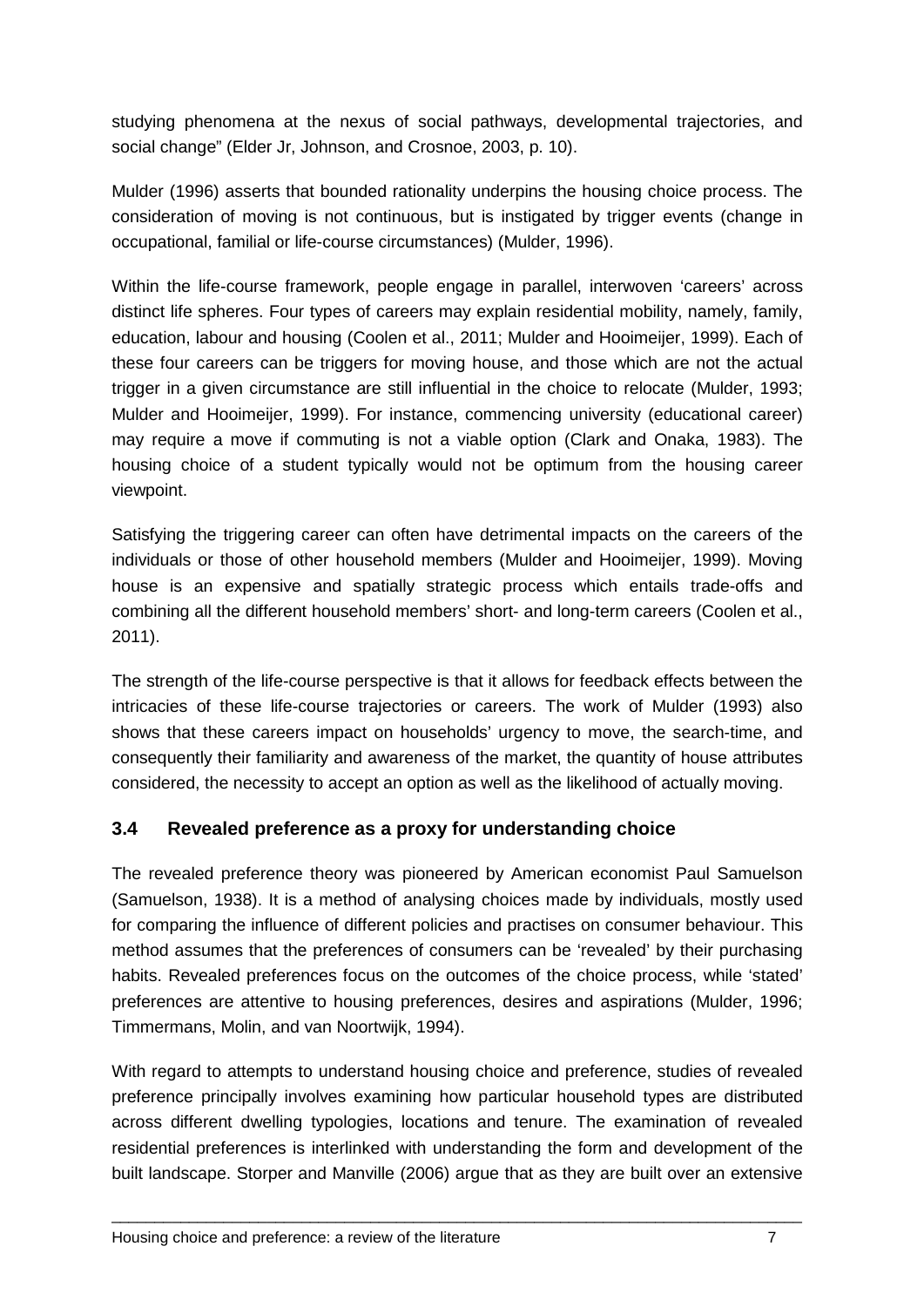period of time, urban spatial structures can be conceived of as an accumulation of past preferences. Preferences of numerous different interests over time and space including residents, developers, politicians, and urban planners, shape what housing is available to choose from. Relative to the existing stock, comparatively small amounts of new housing is constructed annually. What new dwellings are built is dictated by operative planning policies and a minority of home buyers, which in turn, as houses become occupied, determine which types of residential preferences are revealed (Myers and Gearin, 2001).

Investigating stated preferences fundamentally entails questioning people about how and where they would prefer to live, and can include the measurement of people's reactions to hypothetical house typologies. This approach can be regarded as problematic as people tend to alter their preferences to fit within the possibilities of their realistic choice set (van Ham, 2012). Stated preference and choice models are grounded on the principle that observed choices reflect the combined influences of market conditions, preferences and availability (Timmermans et al., 1994).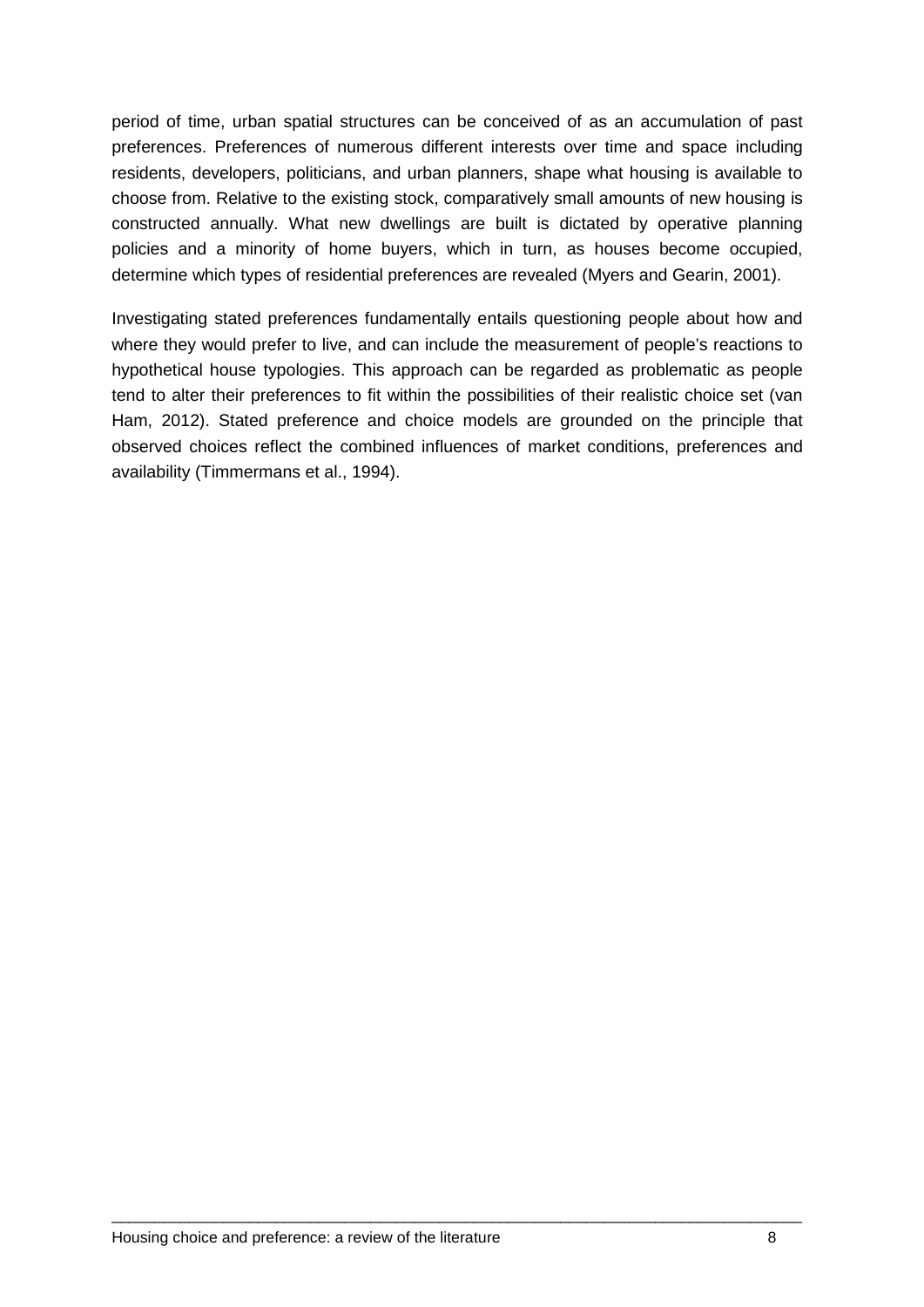## <span id="page-12-0"></span>**4.0 Applied Research: New Zealand Context**

This section outlines housing studies that have been undertaken to date in Auckland and New Zealand, particularly those that explore housing aspirations and preferences. Most of the previous research undertaken has explored the experiences and aspirations of New Zealanders in a financially unconstrained context, and there has been quite a lot of specific work in Auckland of the experience of those living in medium density environments.

#### <span id="page-12-1"></span>**4.1 Complexity of factors in decision-making process**

A number of different housing focussed studies have explored the complexity of factors involved in selecting a housing option in New Zealand (e.g. Filippova, 2009; Filippova and Rehm, 2011; Haarhoff and Beattie, 2013; Levy and Lee, 2011; Levy et al., 2008; Rehm, 2009; Rehm and Filippova, 2008; Walton, Murray, and Thomas, 2008).

People make choices between dwellings, location and tenure, within a rigidly constrained group of parameters (Saville-Smith and James, 2010). Housing choice is constrained by an array of factors such as the location of household members' work, education, families and friends as well as household income and available housing supply. Therefore navigating household need and resources alongside housing stock, price and location of available dwellings, results in extraordinarily subtle trade-offs (Saville-Smith and James, 2010). In their study of the tenure and locational choices of people aged 20 to 40 years in Auckland, Saville-Smith and James found that common trade-offs include between home ownership and rental in an attempt to access bigger or better located houses. Renters said that their choices were often price driven, providing examples of trading-off house condition and performance for a cheaper rental.

#### <span id="page-12-2"></span>**4.2 Underlying preference for detached dwellings**

The dominant narrative around housing preference and choice in New Zealand continues to emphasise the goal of owning a stand-alone dwelling on a suburban private lot. This has been referred to as the 'quarter acre pavlova paradise' (Mitchell, 1972, 2013).

Previous studies that have explored housing preferences and aspirations (in an unconstrained context) have generally found a strong underlying preference for suburban living (with associated larger house size, more land, and stand-alone houses) and a willingness to accept a trade-off with longer travel time. For example, a national study undertaken in 2010 found that 53 per cent favoured a larger house further out of a city centre compared to 23 per cent who preferred a smaller dwelling in the city (Preval, Chapman, and Howden–Chapman, 2010). In terms of commuting and space trade-offs, 56 per cent favoured more space and a longer commuting time, whereas 15 per cent preferred a shorter commute and less space (Preval et al., 2010).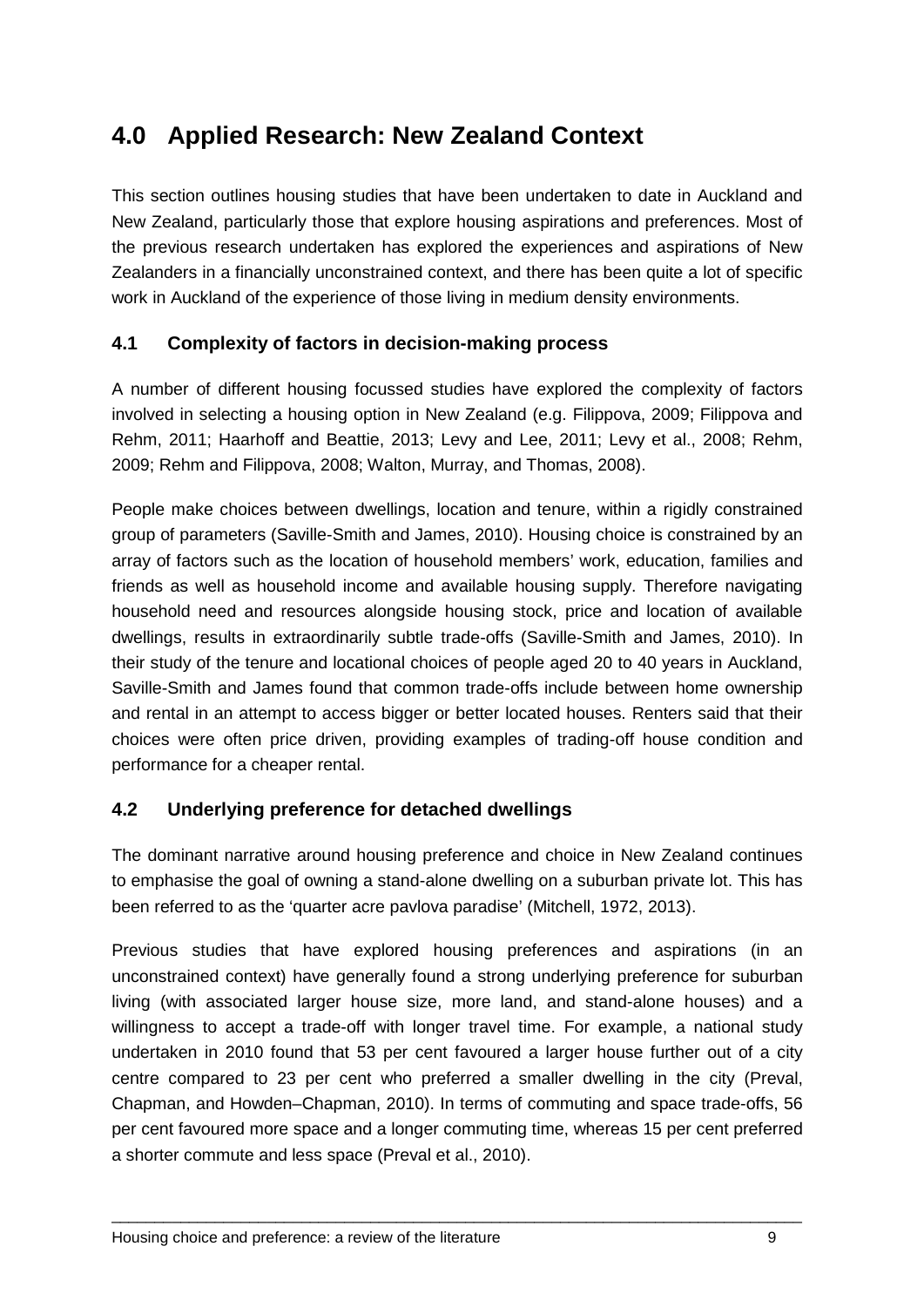Additionally, research conducted on locational preferences as a component of its omnibus survey of 750 New Zealanders found that 39 per cent preferred to live in a suburb, 11 per cent preferred to live in a city centre and 22 per cent in a small town (UMR, 2009). Of the 49 per cent of residents located in the suburbs, 75 per cent signalled that this was their preference, and of the 13 per cent living in a central area, 64 per cent were happy with this location (UMR, 2009).

These findings suggest a strong underlying preference for suburban living in large, detached housing, as well as highlighting a significant minority which prefer centrally located smaller housing.

#### <span id="page-13-0"></span>**4.3 The importance of locational considerations**

Location is found to be a driving factor in housing choice. In their study of tenure and location choices of younger households (households with a reference person in the 20–40 year old age bracket) in Auckland, Saville-Smith and James (2010) noted location to be the key driver of housing choice and therefore demand. They found that this demographic prioritised locations in which they feel safe, and to which they feel connected, as well as able to accommodate their privacy, space and comfort needs at an affordable price. When moving within Auckland, younger households were likely to seek dwellings in the vicinity of their current residence (particularly the case for lower resourced households).

Within the study discussed above, results showed a propensity for trade-offs between locality and dwelling characteristics. Three key dynamics were identified. First, affordability constraints are likely to limit households to specific localities, including their current location; location inherently recognises housing price and cost. Second, households' current location tends to reflect previous decisions to optimise needs and preferences which are likely to endure unless circumstances have substantially changed. Finally, households can have strong attachment to their current locale of residence. Other aspects of location which influenced decisions were tied to accessibility of public transport, green spaces, education and existing social ties.

Maré and Coleman (2011) analysed the location choices of new entrants to Auckland over a ten year period (1996-2006). Their aim was to discern whether a systematic relationship existed between residential location choices and features of local areas. These features included neighbourhood population density and composition, accessibility to diverse amenities, as well as housing and land affordability. Their findings highlight the significance of own-group attraction. Groups categorised by qualification, ethnicity, income or country of birth were all attracted to neighbourhoods in which their group had an extant strong presence. This aligns with other research that has emphasised ethnoburbs and ethnicitybased clustering as a notable feature of Auckland's spatial population distribution (Johnston, Poulsen, and Forrest, 2008, 2011; Maré, Coleman, and Pinkerton, 2011). Maré and Coleman's (2011) results reveal that this locational sorting is indicative of attraction to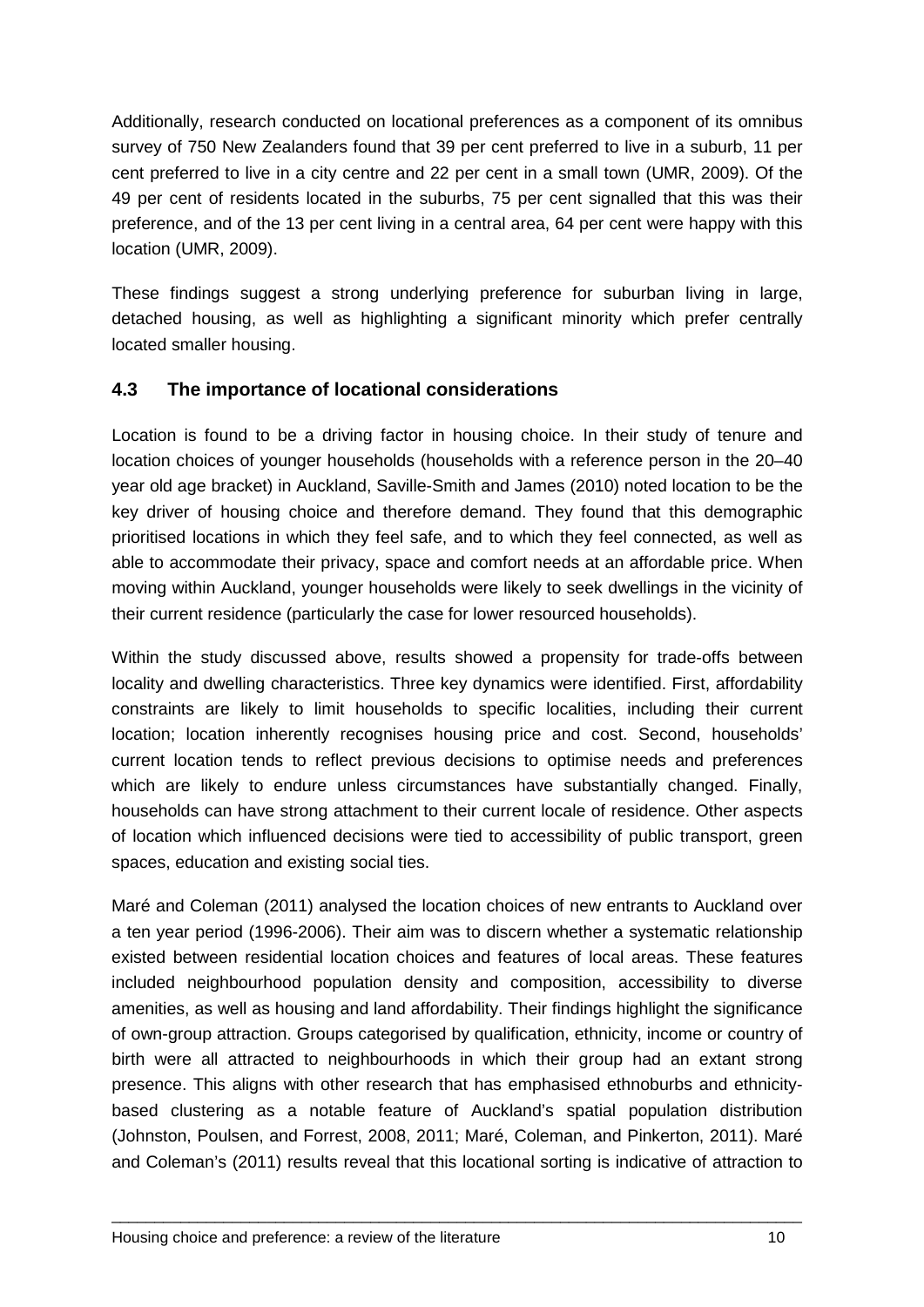fellow group members, as opposed to group members sharing the same preferences for local amenities.

Other studies conducted in Auckland have noted drivers of residential location choices. A common driver of choice is access to particular schools, this is supported by research conducted by Rehm and Filippova (2008). Additionally, Levy and Lee (2011) investigated the effect of neighbourhood identities and self-identity on household location choice. Their findings advocate that factors including self and suburb identity as well as housing availability of affordable and suitable dwellings, have a significant impact on neighbourhood choice.

#### <span id="page-14-0"></span>**4.4 Living in medium and high density housing**

With the emergence of increased medium and high density housing options and developments in Auckland in recent decades, there has been quite a lot of research attention given to investigating who lives in these housing typologies, why they chose them, whether they would stay there and how they experience it (Haarhoff et al., 2012; Mead and McGregor, 2007; Syme, McGregor and Mead, 2005; Research Solutions and Auckland Regional Council, 2000).

Research has found that residents of medium density developments chose these dwellings because of their geographic proximity to everyday urban amenities that they valued (shops, restaurants, workplaces, schools, public transport and spaces), and the convenience this afforded (Haarhoff et al., 2012; Mead and McGregor, 2007; Syme, McGregor and Mead, 2005).

The *Building a Better Future* research (Research Solutions and Auckland Regional Council, 2000) asked higher density housing dwellers why they chose to live this way. Once again, location was the chief consideration, moderated by price. Other important reasons for this choice included security and low maintenance.

Walton, Murray and Thomas' (2008) study of population density and perceived quality of neighbourhoods highlighted a small but significant preference for medium-density neighbourhoods. Additionally it was noted that residents' trade-offs between features including transport accessibility, building aesthetics, security, and maintenance and place attachment at the scale of the neighbourhood, lead to insignificant variances in general levels of satisfaction with different residential densities. Haarhoff and Beattie (2013) found that residents of some medium-density developments in Auckland were generally satisfied with their situation, although a majority anticipated moving into a standalone suburban house in the future. They contend however that there is a disjuncture between the desire and aspiration to live in a standalone home and affordability considerations. The aspiration for suburbia (no matter how unrealistic) is a barrier to the promotion of visions for a compact city that needs to be better understood, and the promotion of compact development and associated higher density housing typologies, would benefit from having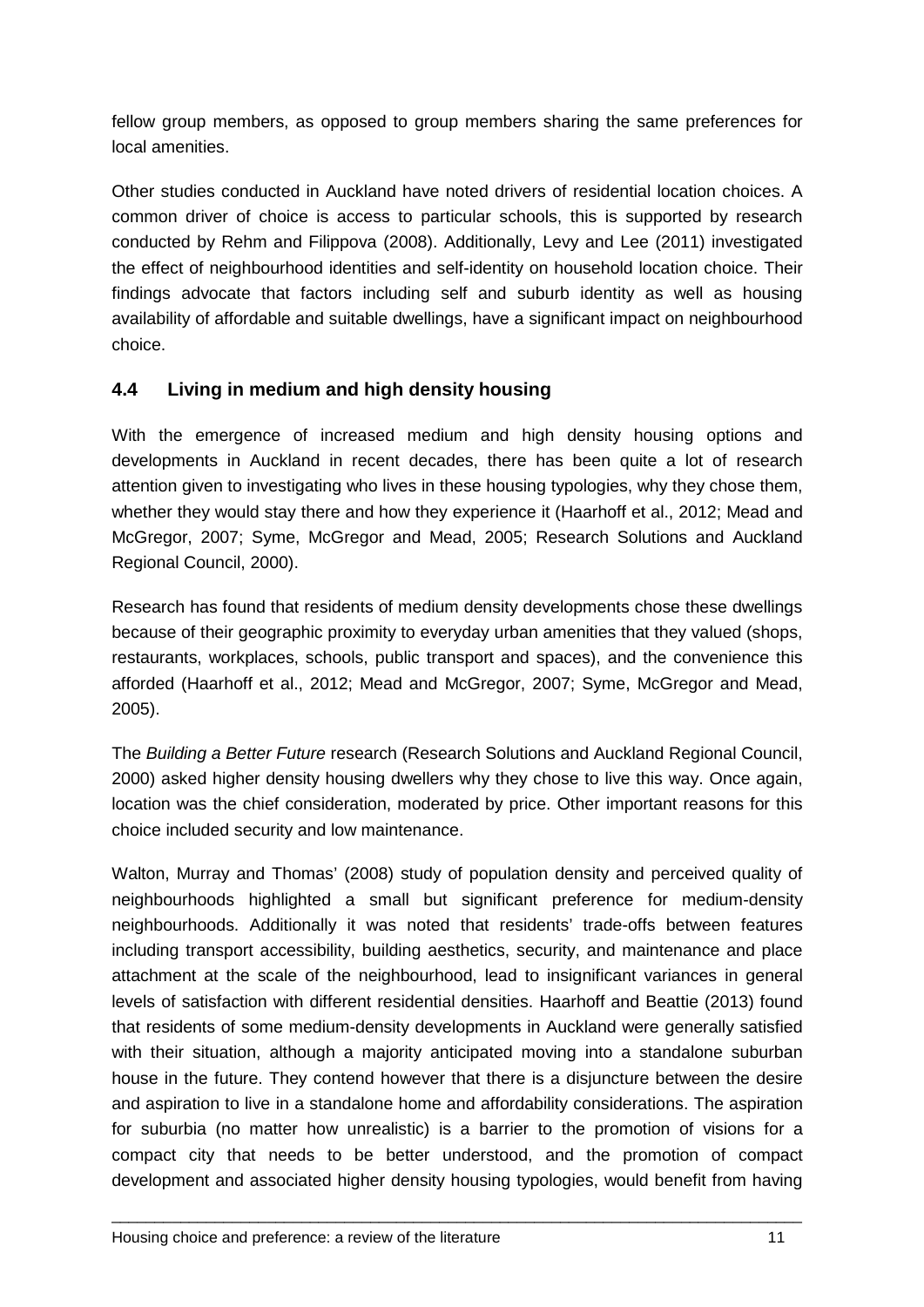a better understanding of the dynamics being introduced by the changing household structures and demography of cities, and how this may interrelate with any 'trade-offs' (page 12).

Recent research by Allen (2015) used Auckland as a case study to investigate the importance of urban amenities and to consider the trade-offs households made when choosing medium density housing typologies. The value placed on neighbourhood amenities and their contribution to location satisfaction was also examined. From four case study neighbourhoods (Botany Downs, Kingsland, Takapuna and Te Atatu Peninsula), 57 residents were interviewed. Of these interviewees, 41 cited proximity to urban amenities and the consequential convenience as a main reason for choosing their current dwelling.

This research also pointed to a growing popularity of low-rise apartments, which is attributable to shifting lifestyle expectations of diverse demographics and life stages (Allen, 2015). Standing apart from previous studies, where standalone houses featured prominently as the favoured typology residents saw themselves living in, was the relatively even divide between those who aspired to live in low- versus medium-density housing typologies. Allen noted that her findings highlight a disjuncture between present supply and likely demand for higher density typologies in suburban Auckland. She concluded that:

The majority of those interviewed would trade-off standalone living for lowrise apartment or terraced house living in their current neighbourhoods, if the medium density options available to them were of a size and spatial layout that were more similar to the traditional New Zealand home, and if urban amenities were integrated in to their neighbourhoods in line with the increasing numbers of residents (2015, p. 97).

Syme, McGregor and Mead (2005) undertook a review of community surveys on intensification in New Zealand, predominantly in the Auckland region. The surveys were conducted for a wide range of reasons, the majority comprising open ended questions about favourable and unfavourable features of medium to high density housing. Overall, there was a relatively equal divide in positive and negative responses. In order of popularity, the most common positive responses people gave in regards to the development they lived in were location (access to services), safety and security, community identity and cohesion, and lifestyle (low maintenance). The most common negative responses ranked in order were noise, parking (particularly for visitors), then design and amenity.

More recently, Carroll, Witten and Kearns (2011) investigated the implications of Auckland housing intensification for children and families through in-depth interviews with parents living in Auckland inner-city apartments. This study offered understanding of families' experiences of living in high-rise central city apartments through exposing the trade-offs made in adjusting to life in dwellings and neighbourhoods which whilst affordable, were planned with a focus on childless adults. Key reasons for selecting this dwelling choice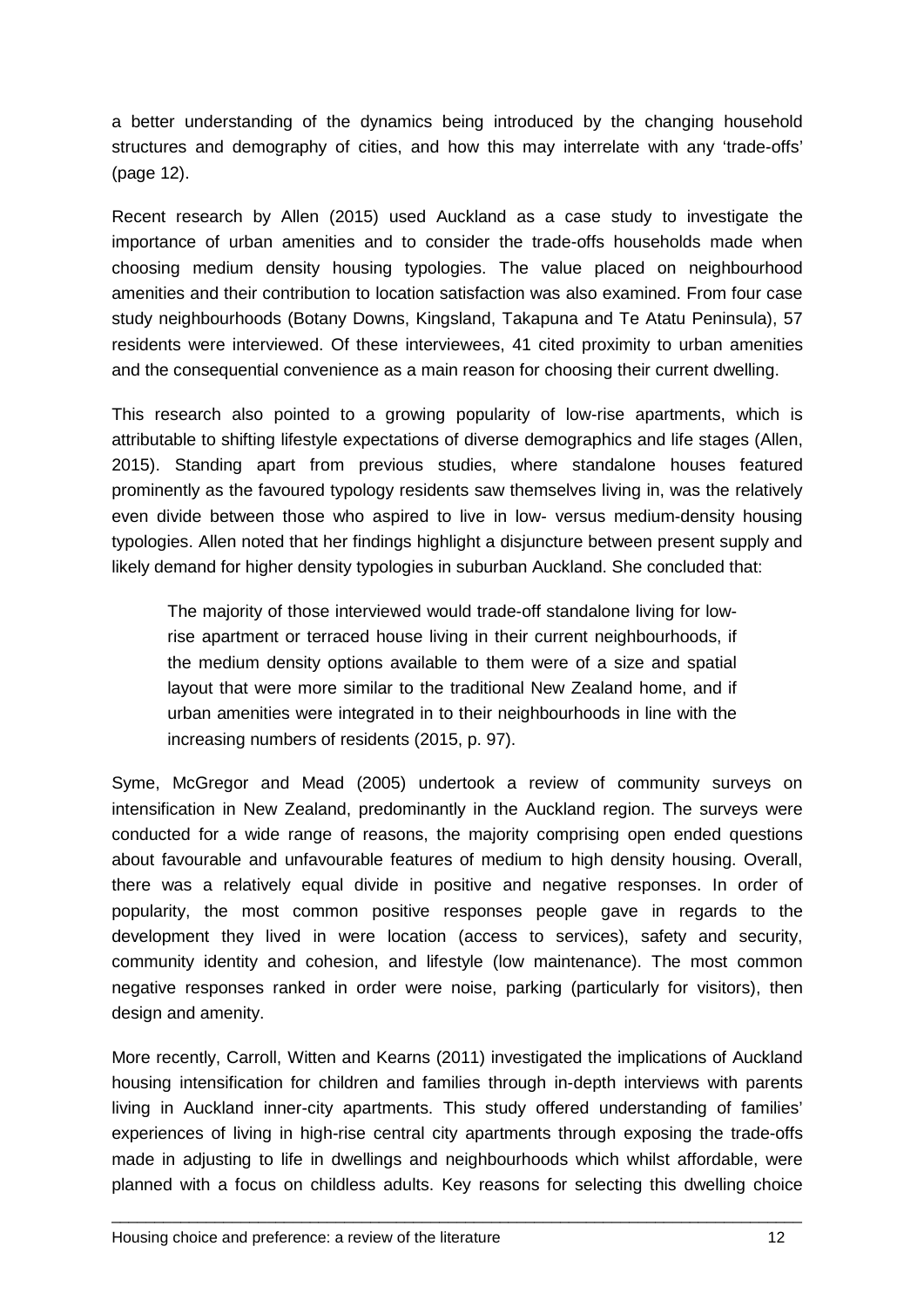were affordability, convenience of the central location and reduced reliance on cars. Drawbacks from this high density housing typology included safety concerns, poor quality apartment design and insufficient space for children to play (inside and outside complexes).

#### <span id="page-16-0"></span>**4.5 Māori and Pacific housing preferences**

Housing not only provides a site for individuals, families and other household groups to meet, eat, and sleep, but it also plays a central role in the on-going expression of social structures and culture through providing a place for meetings, traditions, rituals, and other cultural expressions (Hall, 2008). Māori and Pacific households often have culturally specific requirements and preferences in relation to dwelling design, which can influence their housing preferences, choices and trade-offs.

In her 2008 survey of literature specific to the needs and choices of Māori and Pacific households, Hall (2008) found that research into the design features preferred by these groups had been carried out, and that design guidelines had been produced for the Housing New Zealand Corporation (Faumuina & Associates, 2002; Hoskins, Te Nana, Rhodes, Guy, and Sage, 2002).

Hoskins et al. (2002) proposed two modes of urban residential development which respond to Māori cultural needs: urban or suburban whānau houses, and urban or suburban papakainga (a housing development which occurs on land collectively owned by Māori).

Some have argued that Pacific peoples often prefer to live in an extended family living situation (Faumuina & Associates, 2002; Rankine, 2005). Alternatively, other research suggests that this is a strategy to cope with the high costs of accommodation, rather than a cultural preference (Cheer, Kearns, and Murphy, 2002; Milne and Kearns, 1999). Whatever the primary driver of this trend, the tendency for extended family living arrangements has practical ramifications: there is a requirement for dwelling types that house a larger than average number of people and, furthermore, houses need to be designed and constructed for extra durability as a large number of occupants cause additional wear and tear (Hall, 2008). There is some evidence that Māori and Pacific peoples prefer lower-density residential environments, but this area as well as the barriers private developers face in meeting the accommodation needs of these communities, require further research (Hall, 2008).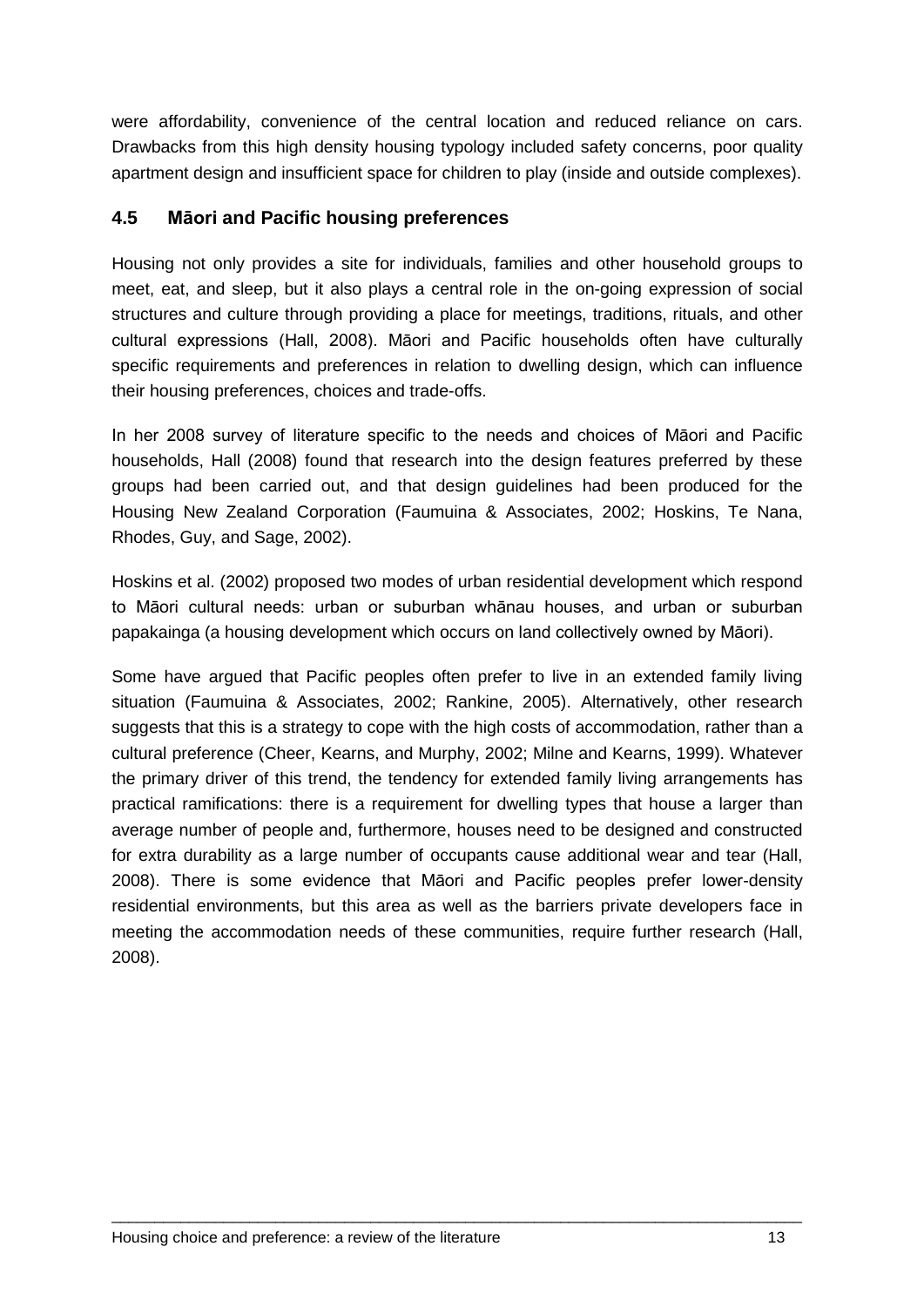## <span id="page-17-0"></span>**5.0 Conclusion**

Housing choice is a concept which has been used, studied and perceived in various ways both nationally and internationally. Preference dominates the literature, but as discussed, choice and preferences are interlinked; most commonly it is asserted that choice reflects preference. The common recognition in the literature is that choice does not exist in a vacuum and that there are numerous factors and constraints involved in the selection of housing. Overwhelmingly, location has been found to be a key factor in housing choice (Allen, 2015; Maré et al., 2011; Saville-Smith and James, 2010).

While studies highlight a strong bias towards stand-alone houses and lower density suburban living (Haarhoff et al., 2012; Saville-Smith and James, 2010), there is evidence that higher-density living appeals to some, and is often a trade-off that people make in order to be situated in a preferred location close to amenities and facilities (Allen, 2015; Carroll et al., 2011; Preval et al., 2010; UMR, 2009).

The research to date however has explored people's unconstrained preferences, and has been based on responses to the existing housing stock in Auckland. There has been no research undertaken that has tested the actual housing choices and trade-offs that people would make, within a price and income constrained context, if a broader variety of housing options were available across Auckland. Taking real world budget constraints and locational options into consideration, the Auckland based *The Housing We'd Choose* research works to address this gap.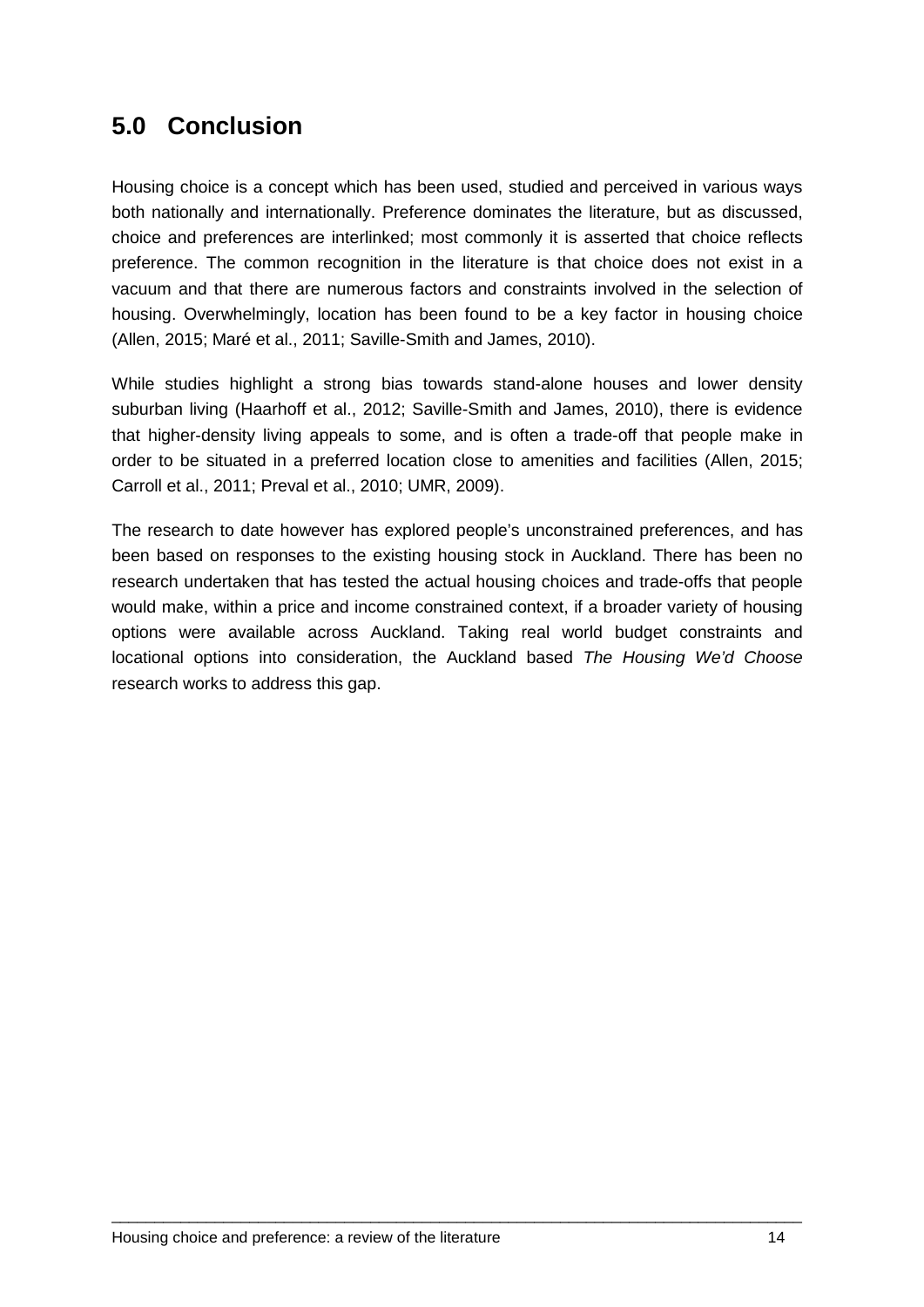### <span id="page-18-0"></span>**6.0 References**

Allen, N. (2015). Understanding the importance of urban amenities: A case study from Auckland. *Buildings, 5*(1), 85-99.

Auckland Council. (2012). *The Auckland Plan*. Auckland: Auckland Council.

(2013). *The Proposed Auckland Unitary Plan.* Auckland: Auckland Council.

- –––––– (2015). *Auckland Council Research Strategy and Priority Research Areas 2013 - 2016*. Prepared by Research Evaluation and Monitoring Unit (RMIU). Auckland: Auckland Council.
- Auckland Regional Growth Forum. (1999). A Vision for Managing Growth in the Auckland Region. Auckland Regional Growth Strategy: 2050 (Auckland: Auckland Regional Growth Forum).
- Bettman, J., Luce, M and Payne, J. (1998). Constructive consumer choice processes. *Journal of Consumer Research, 25*(3), 187-217.
- Brown, T and King, P. (2005). The power to choose: effective choice and housing policy. *European Journal of Housing Policy, 5*(1), 59-97.
- Carroll, P., Witten, K and Kearns, R. (2011). Housing intensification in Auckland, New Zealand: Implications for children and families. *Housing Studies, 26*(03), 353-367.
- Cheer, T., Kearns, R and Murphy, L. (2002). Housing policy, poverty, and culture: Discounting'decisions among Pacific peoples in Auckland, New Zealand. *Environment and Planning, 20*(4), 497-516.
- Clark, W., Deurloo, M and Dieleman, F. (2003). Housing careers in the United States,

1968–93: Modelling the sequencing of housing states. *Urban Studies*, *40*(1), 143–160.

- Clark, W and Dieleman, F. (1996). *Households and housing: Choice and outcomes in the housing market*: Transaction Publishers.
- Clark, W and Onaka, J. (1983). Life cycle and housing adjustment as explanations of residential mobility. *Urban Studies, 20*(1), 47-57.
- Coolen, H and Hoekstra, J. (2001). Values as determinants of preferences for housing attributes. *Journal of Housing and the Built Environment, 16*(3-4), 285-306.
- Coolen, H., Jansen, S and Goetgeluk, R. (2011). *The measurement and analysis of housing preference and choice*: Springer Science+Business Media.
- Dixon, J and Dupuis, A. (2003). Urban intensification in Auckland, New Zealand: a challenge for new urbanism. *Housing Studies, 18*(3), 353-368.
- Elder Jr, G., Johnson, M and Crosnoe, R. (2003). *The emergence and development of life course theory*: Springer.
- Elster, J. (1986). *Rational choice*: New York University Press New York.
	- –––––– (2000). *Strong feelings: Emotion, addiction, and human behavior*: MIT Press.
- Faumuina & Associates. (2002). *Pacific housing design guide. The Beginning: Guidelines for designing Pacific housing solutions*. Wellington: Housing New Zealand Corperation.
- Feijten, P. (2005). *Life events and the housing career: A retrospective analysis of timed effects*: Eburon Delft.
- Filippova, O. (2009). The influence of submarkets on water view house price premiums in New Zealand. *International Journal of Housing Markets and Analysis, 2*(1), 91-105.
- Filippova, O and Rehm, M. (2011). The impact of proximity to cell phone towers on residential property values. *International Journal of Housing Markets and Analysis, 4*(3), 244-267.
- Gibler, K and Nelson, S. (2003). Consumer behavior applications to real estate education. *Journal of Real Estate Practice and Education, 6*(1), 63-83.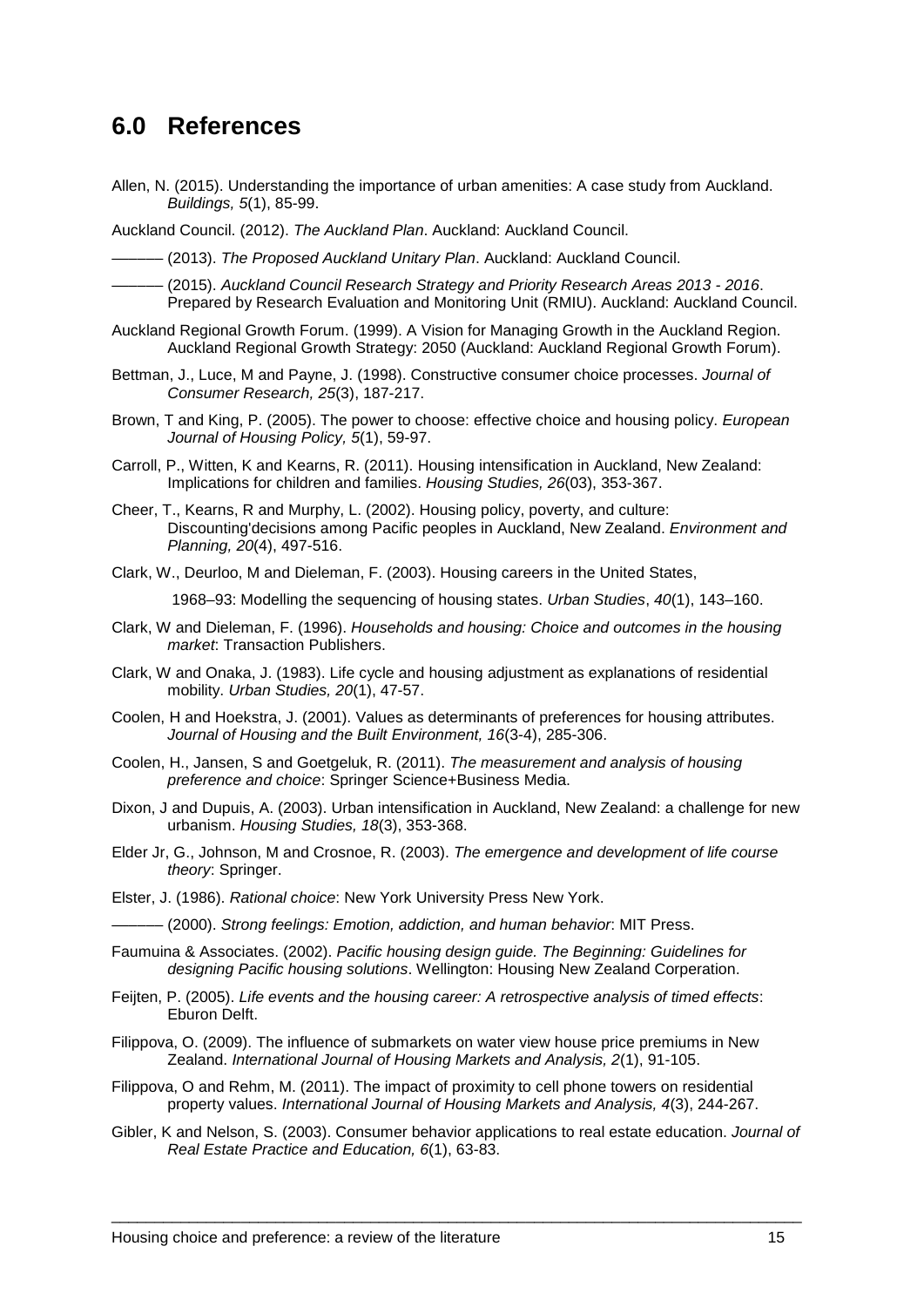- Haarhoff, E and Beattie, L. (2013). *Trading suburbia for an urban lifestyle: Obstacles and opportunities in Auckland, New Zealand.* Paper presented at the 43rd Conference of the Urban Affairs Association, San Francisco, CA, USA.
- Haarhoff, E., Beattie, L., Dixon, J., Dupuis, A., Lysnar, P and Murphy, L. (2012). *Future intensive: Insights for Auckland's housing*: A research report prepared for the Auckland Council. Transforming Cities: Innovations for Sustainable Futures: The University of Auckland.
- Hall. (2008). *Māori and Pacific people's housing needs in the Auckland region: a literature review.* Auckland: Auckland Regional Council.
- Hoskins, R., Te Nana, R., Rhodes, P., Guy, P and Sage, C. (2002). *Ki te hau kainga: New perspectives on Māori housing solutions: A design guide prepared for Housing New Zealand Corporation.* Wellington: Housing New Zealand Corporation.
- Jansen, S. (2014). Different values, different housing? Can underlying value orientations predict residential preference and choice? *Housing, Theory and Society, 31*(3), 254-276.
- Jarvis, H. (2003). Dispelling the myth that preference makes practice in residential location and transport behaviour. *Housing Studies, 18*(4), 587-606.
- Johnston, R., Poulsen, M and Forrest, J. (2008). Asians, Pacific Islanders, and ethnoburbs in Auckland, New Zealand. *Geographical Review, 98*(2), 214-241.
- (2011). Evaluating changing residential segregation in Auckland, New Zealand, using spatial statistics. *Tijdschrift voor Economische en Sociale Geografie, 102*(1), 1-23.
- Kok, J. (2007). *Principles and prospects of the life course paradigm.* Paper presented at the Annales de démographie historique.
- Levy, D and Lee, C. (2004). The influence of family members on housing purchase decisions. *Journal of Property Investment and Finance, 22*(4), 320-338.

(2011). Neighbourhood identities and household location choice: estate agents' perspectives. *Journal of Place Management and Development, 4*(3), 243-263.

- Levy, D., Murphy, L and Lee, C. (2008). Influences and emotions: exploring family decision-making processes when buying a house. *Housing Studies, 23*(2), 271-289.
- Maré, D and Coleman, A. (2011). *Estimating the determinants of population location in Auckland*. Motu Working Paper 11-07. Wellington: Motu Economic and Public Policy Research.
- Maré, D., Coleman, A and Pinkerton, R. (2011). *Patterns of population location in Auckland*. Motu Working Paper 11-06. Wellington: Motu Economic and Public Policy Research.
- Milne, K and Kearns, R. (1999). Housing status and health implications for Pacific peoples in New Zealand. *Pacific Health Dialog, 6*(1), 80-86.
- Mitchell, A. (1972). *The half-gallon quarter-acre pavlova paradise* (Vol. 1). Christchurch: Whitcombe &Tombs.
	- –––––– (2013). *Pavlova paradise revisited* (Vol. 2): HarperCollins UK.
- Mulder, C. (1993). *Migration dynamics: a life course approach*. Amsterdam: Purdue University Press.
- –––––– (1996). Housing choice: Assumptions and approaches. *Netherlands Journal of Housing and the Built Environment, 11*(3), 209-232.
- Mulder, C and Hooimeijer, P. (1999). Residential relocations in the life course. *Population issues* (pp. 159-186): Springer.
- Myers, D and Gearin, E. (2001). Current preferences and future demand for denser residential environments. *Housing Policy Debate*, 12:4, 633-659,
- Pickles, A and Davies, R. (1985). The longitudinal analysis of housing careers. *Journal of Regional Science, 25*(1), 85-101.
- Preval, N., Chapman, R and Howden–Chapman, P. (2010). For whom the city? Housing and locational preferences in New Zealand. P. Howden-Chapman, K. Stewart, and R. Chapman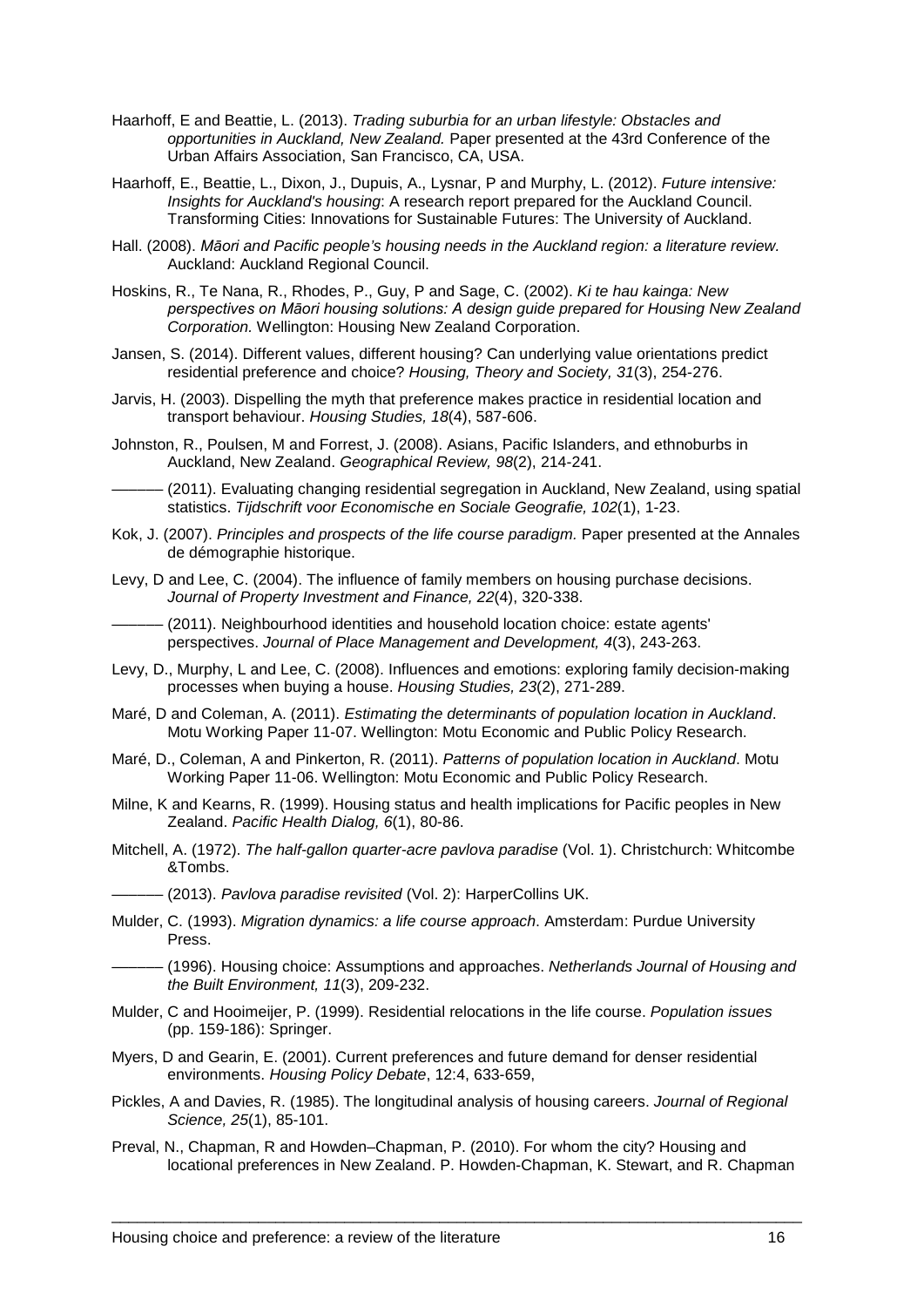(eds). *Sizing up the city: Urban form and transport in New Zealand.* Steele Roberts, Wellington.

- Rankine, J. (2005). *Housing and health in Auckland: A summary of selected research*: Auckland Regional Public Health Service, Auckland District Health Board.
- Rehm, M and Filippova, O. (2008). The impact of geographically defined school zones on house prices in New Zealand. *International Journal of Housing Markets and Analysis, 1*(4), 313- 336.
- Research Solutions, and Auckland Regional Council. (2000). *Building a better future : intensification review: ARC residential research and monitoring programme. Stage 1: Community perceptions and attitudes*. Auckland : Auckland Regional Council.
- Rossi, P. (1955). *Why families move: A study in the social psychology of urban residential mobility*: Free Press: Glencoe, IL, United States of America.
- Saville-Smith, K and James, B. (2010). *The determinants of tenure and location choices of 20-40 year old households in the Auckland region*. Prepared by Beacon Pathway Ltd. for the Centre for Housing Research Aotearoa New Zealand.
- Storper, M and Manville, M. (2006). Behaviour, preferences and cities: Urban theory and urban resurgence. *Urban Studies, 43*(8), 1247-1274.
- Syme, C., McGregor, V and Mead, D. (2005). Social implications of housing intensification in the Auckland region: Analysis and review of media reports, surveys and literature. Unpublished report, part of Auckland Sustainable Cities Programme (Urban Form, Design and Development work strand).
- Timmermans, H., Molin, E and van Noortwijk, L. (1994). Housing choice processes: Stated versus revealed modelling approaches. *Journal of Housing and the Built Environment, 9*(3), 215- 227.
- UMR. (2009). Are you happy where you live. *UMR Omnibus Results*. Wellington.
- van Ham, M. (2012). Economics of Housing Choice. In S. J. Smith (Ed.), *International Encyclopedia of Housing and Home* (pp. 42-46). San Diego: Elsevier.
- Vasanen, A. (2012). Beyond stated and revealed preferences: the relationship between residential preferences and housing choices in the urban region of Turku, Finland. *Journal of Housing and the Built Environment, 27*(3), 301-315.
- Walton, D., Murray, S and Thomas, J. (2008). Relationships between population density and the perceived quality of neighbourhood. *Social Indicators Research, 89*(3), 405-420.
- Yeoman, R and Akehurst, G (2015). *The housing we'd choose: a study of housing preferences, choices and trade-offs in Auckland.* Auckland Council technical report, TR2015/016. Prepared by Market Economics Limited for Auckland Council. Auckland: Market Economics Limited.